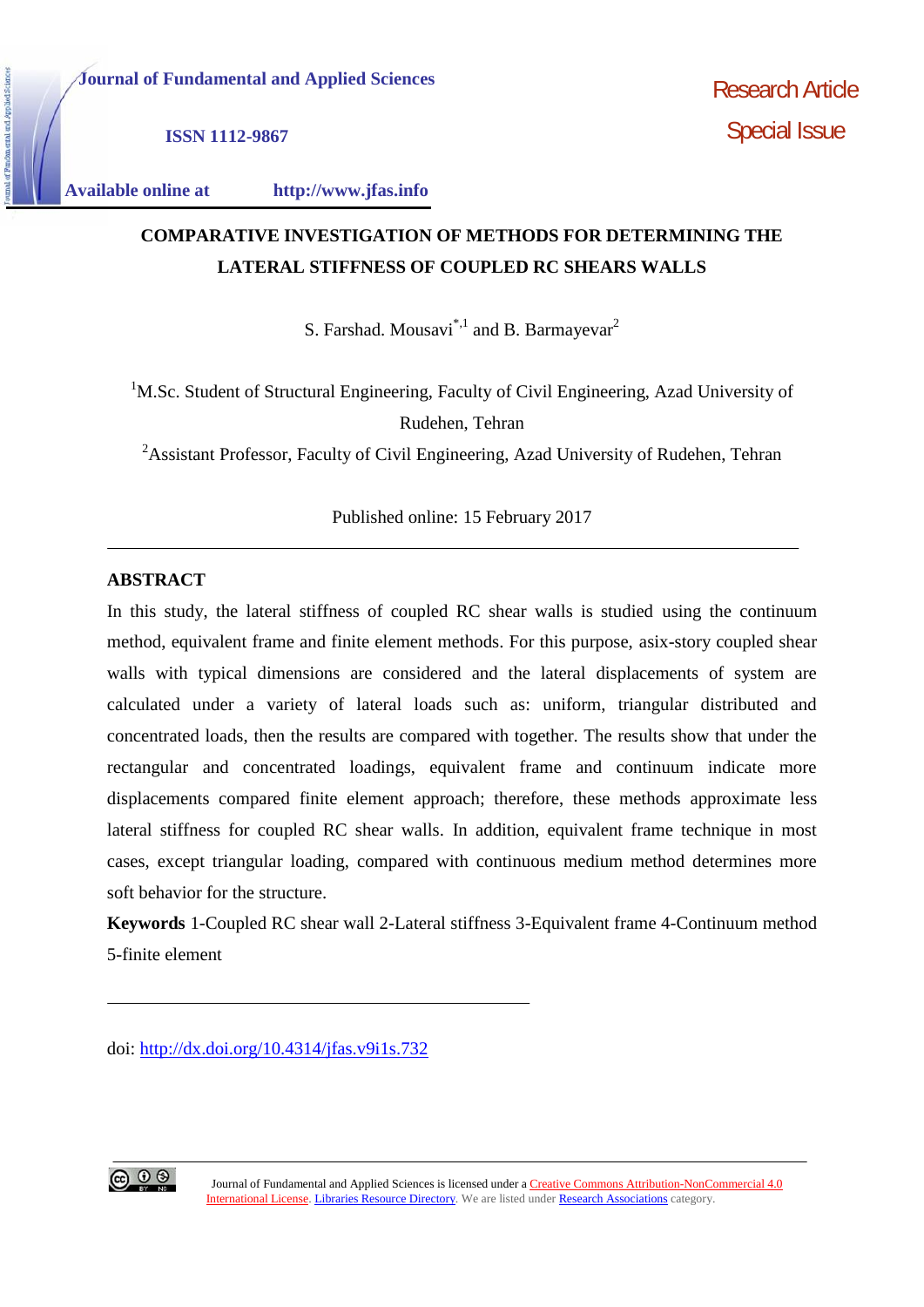#### **1. INTRODUCTION**

Horizontal loads applied on structures, such as wind and earthquake effects, should be tolerated by the lateral resisting system[1]. According to the regulations for the design of buildings, these systems are categorized as: load-bearing walls, braced frame, moment resisting frames, dual systems and cantilever systems. Each of these systems has its own advantages and disadvantages and they are used in certain situations in practice. For example, in designing the buildings upper ten floors, generally frame performance with flat slab-beam system together with columns is not sufficient [2]. In this situations, shear walls as one of the most important structural elements in supplement of lateral strength, with high in-planar strength and stiffness, are suitable for bracing the structures for up to 35 floors[3]. In general, in structures with shear walls ,with increasing the structural stiffness and reducing the extreme displacements, the risk of structural failure will be reduced [4]. The advantages of a beamless flat roof in high-rise structures, also can be provided by the strategy of using the shear walls as lateral load resisting elements[5].

In general, shear walls are categorized as concrete and steel (see [6]), and in selecting an appropriate place to locate shear walls two principal points should be considered:

1- To increase the torsional resistance as much as possible, walls should be in the perimeter of plan. (Refer to Figure1)

2- Wall location should be chosen such that tension under lateral load as much as possible should be decreased by gravity load[4].



**Fig.1.** The suitable place shear walls to increase the torsional resistance [7]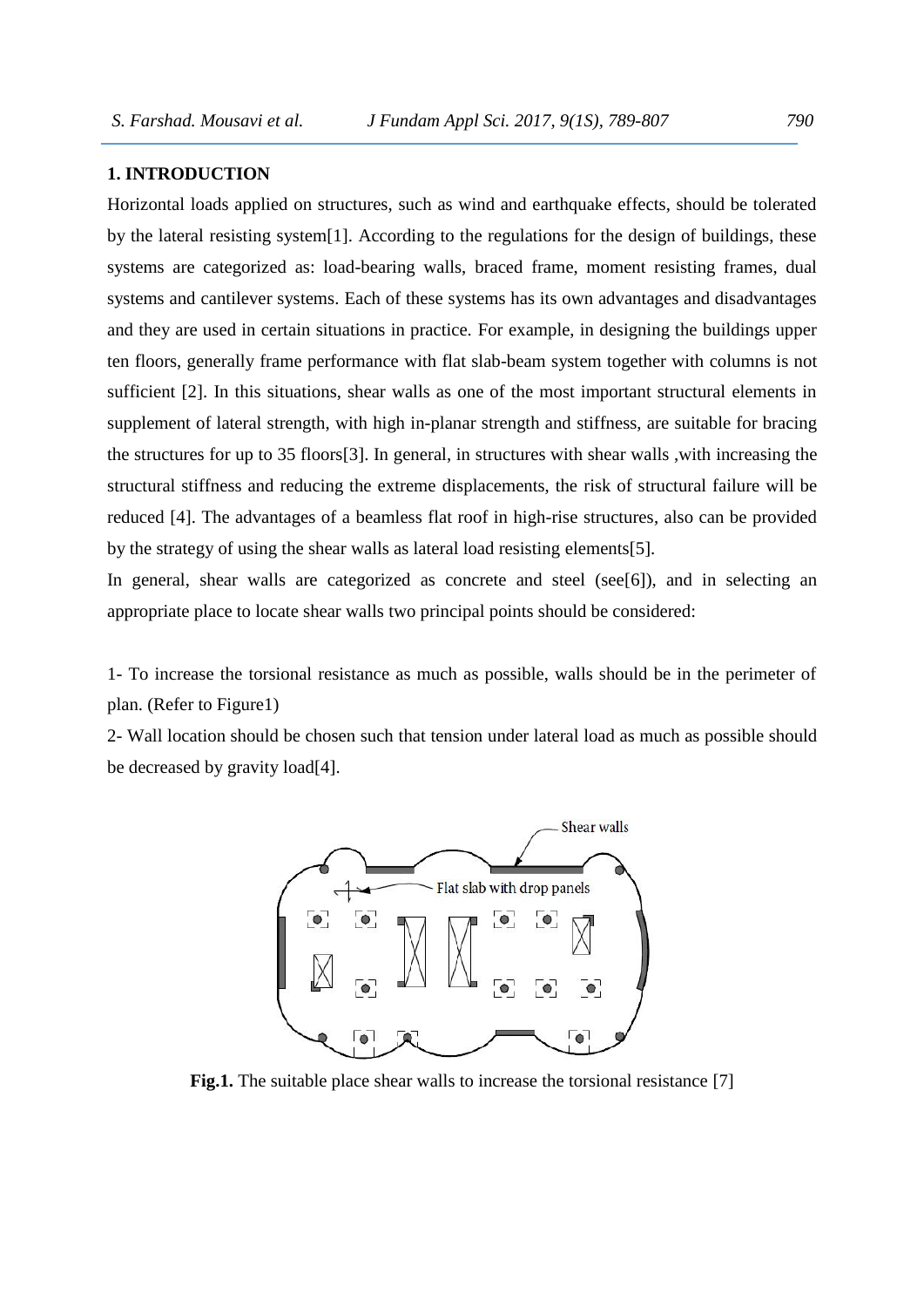In terms of structural behavior, as shown in Figure 2, shear walls can be categorized as proportionate and disproportionate systems [8]. As their name implies in a proportionate system, the flexural rigidity of the wall is constant at height. For example, a system that the height of walls is unchanged at height, and the variations of wall thickness are the same at any level, is proportionate. It should be noted that proportionate systems are determined, so they can be analyzed using the equilibrium equations and distribution of external moments and shears in terms of flexural rigidity of the walls. But in a disproportionate undetermined systems, analyzing is more difficult than proportionate system[9].



**Fig.2.** proportionate and disproportionate systems[3].

In practice, most shear walls (as in this study is intended) are planar. But in some cases, for better compatibility with the plan and creating more stiffness for the structure L,T, I, and U sections are also use. Figure 3 shows the cross-sectional shape of the shear walls.



**Fig.3.** sections of shear walls[10]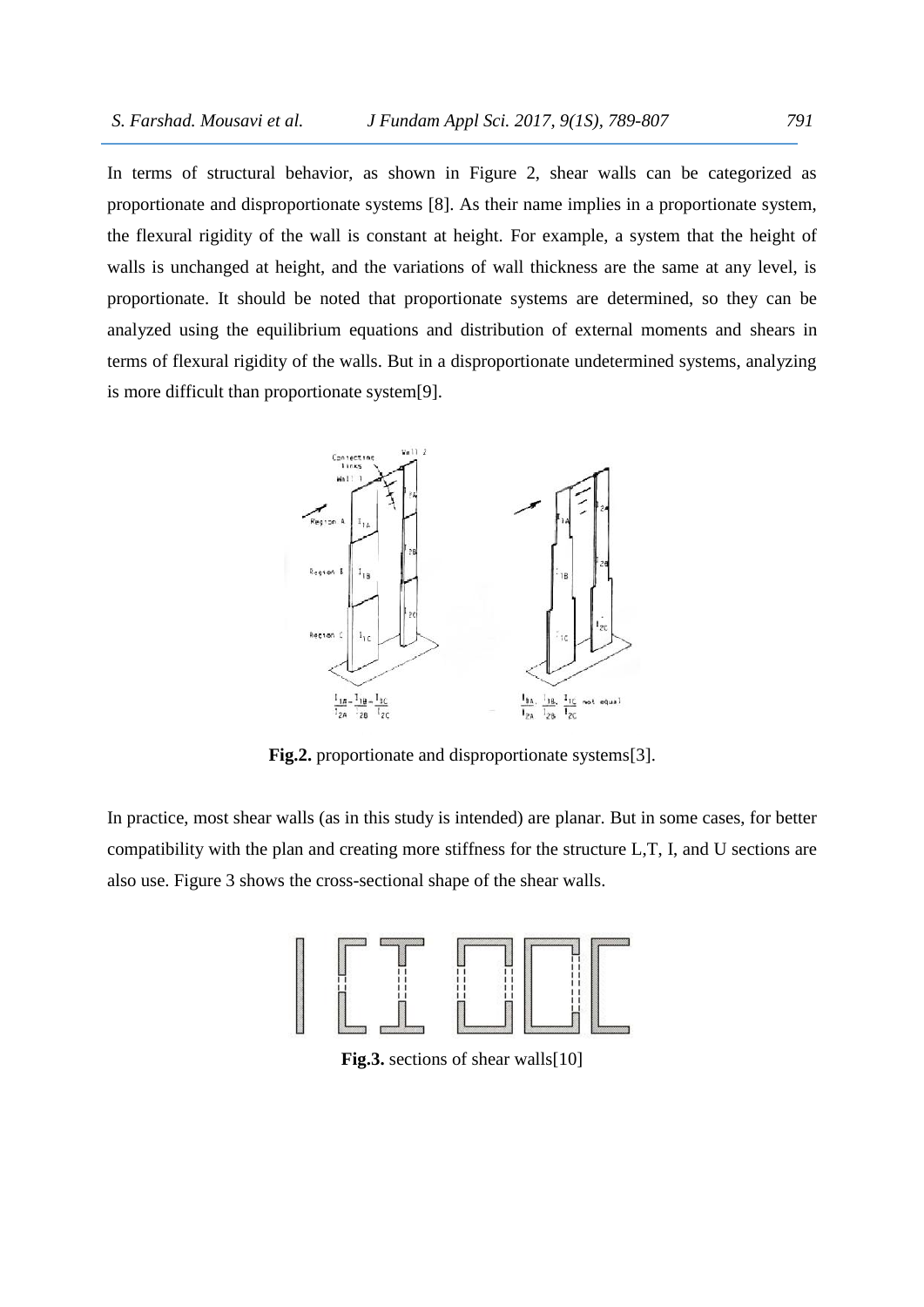Shear wallsdue to their importance in improving the performance of structures have always been considered by researchers from different aspects. For example Sarvghad et al. have worked on pattern of the reinforcements on the seismic performance of the short shear walls in nuclear power stations. Short shear walls, height to width ratio of less than 2, and mostly shear behaviors dominant on them. In that study, using finite element software ATENA 3D, Failure modes and residual and ultimate strength of these walls by changing some parameters such as transverse and longitudinal bars at the edges, change the horizontal and vertical bars as well as the use of diagonal bars, have been examined. They also concluded that, contrary to long shear walls, focus of bars on the edges of the wall will not increase the ductility of these structures[11].Doran under article titled "Elastic-plastic analysis of R/C coupled shear walls: The equivalent stiffness ratio of the tie elements"considering stiffness of elements of link beam and using Drucker-Prager and Von-Mises criteria presented a model for nonlinear analysis of shear walls[12]. Carillo and et al. also examined the effect of lightweight and low-strength concrete on seismic performance of thin lightly-reinforced shear walls. They used quasi-static test and shaking-table to investigate the behavior of twelve shear walls. Test results show that the shear strength, the drift and damped energy will increase compared with shear walls made of non-lightweight concrete. In another part of this article, reduction coefficient in also ACI-318-11 is criticized [13].

Another aspect that has been considered in the literature is study of the behavior of coupled shear walls. In general, shear walls are divided into two categories: separate and linked walls. In the first, lateral load on the structure will fund by the independent behavior of each walls. But in many cases, due to architectural considerations and wall Openings, coupled shear walls composed of two walls connected by connecting beams is used (Figure 4).



**Fig.4.** Coupled shear walls[4]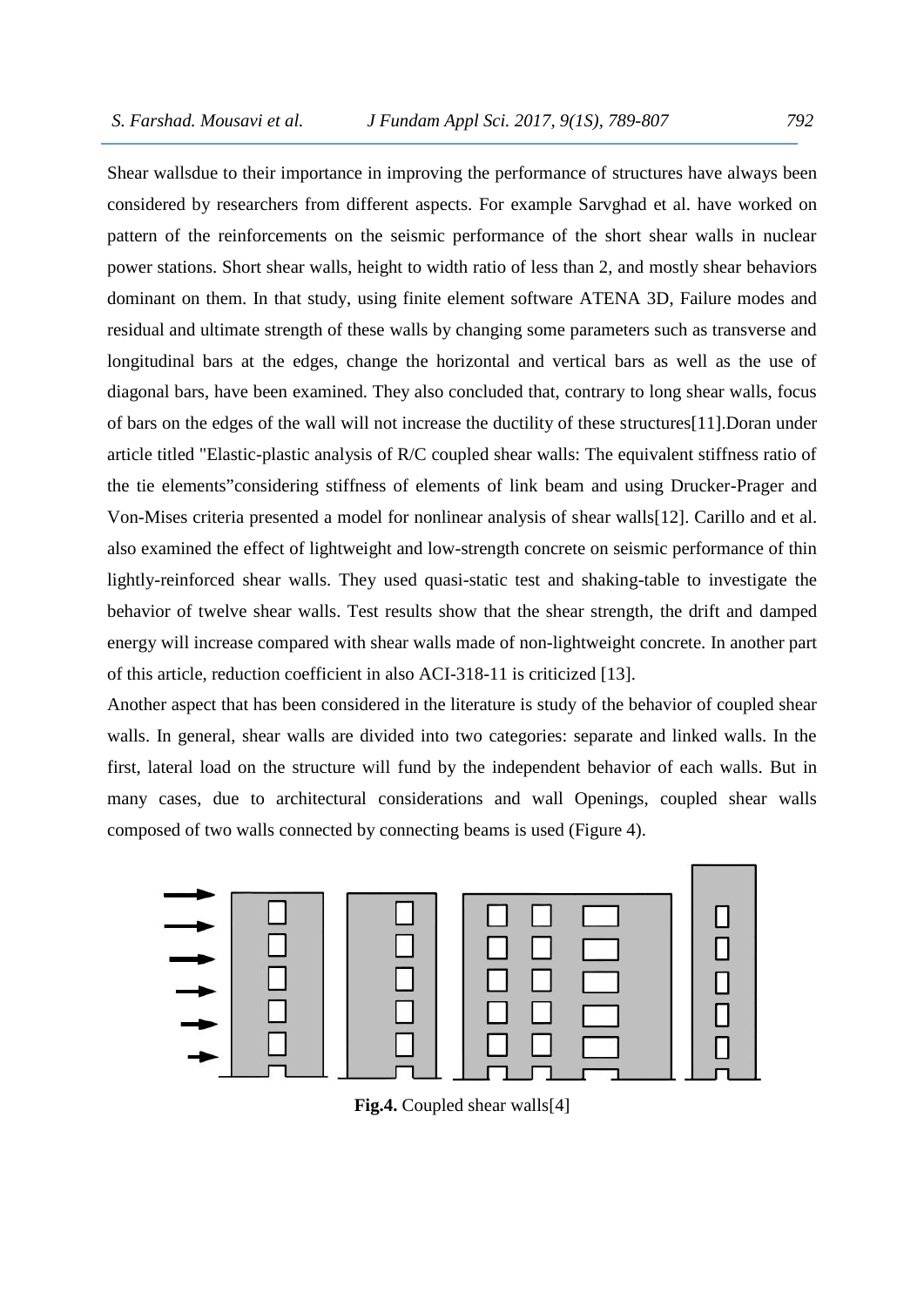If the connection beams were pinned, the moment of walls obtains from their stiffness ratios and the maximum stress is created on the edge of the wall. On the other hand, if the beams are rigid structural performance will be similar to a double vertical cantilever and the maximum stress occurs at the edges of the bottom wall. But in practice, the real beams are flexible in structures; behavior of the system is placed between the two modes. In this case, the bendingof link beams will reduce the amount of the moment of walls (coupling effect). Figure 5, describes performance of the link beam (which sometimes also referred as coupled beam).



Beam [4]**Fig.5.** Resistance of connection

Figure 6 shows the coupled shear walls with deep and shallow link beam.It is clear that in this case as the beam be weakened, by reducing the coupling effect, the structures tend toward two separate cantilevers.



[4]**Fig 6.** The effect of deep or shallow beam connection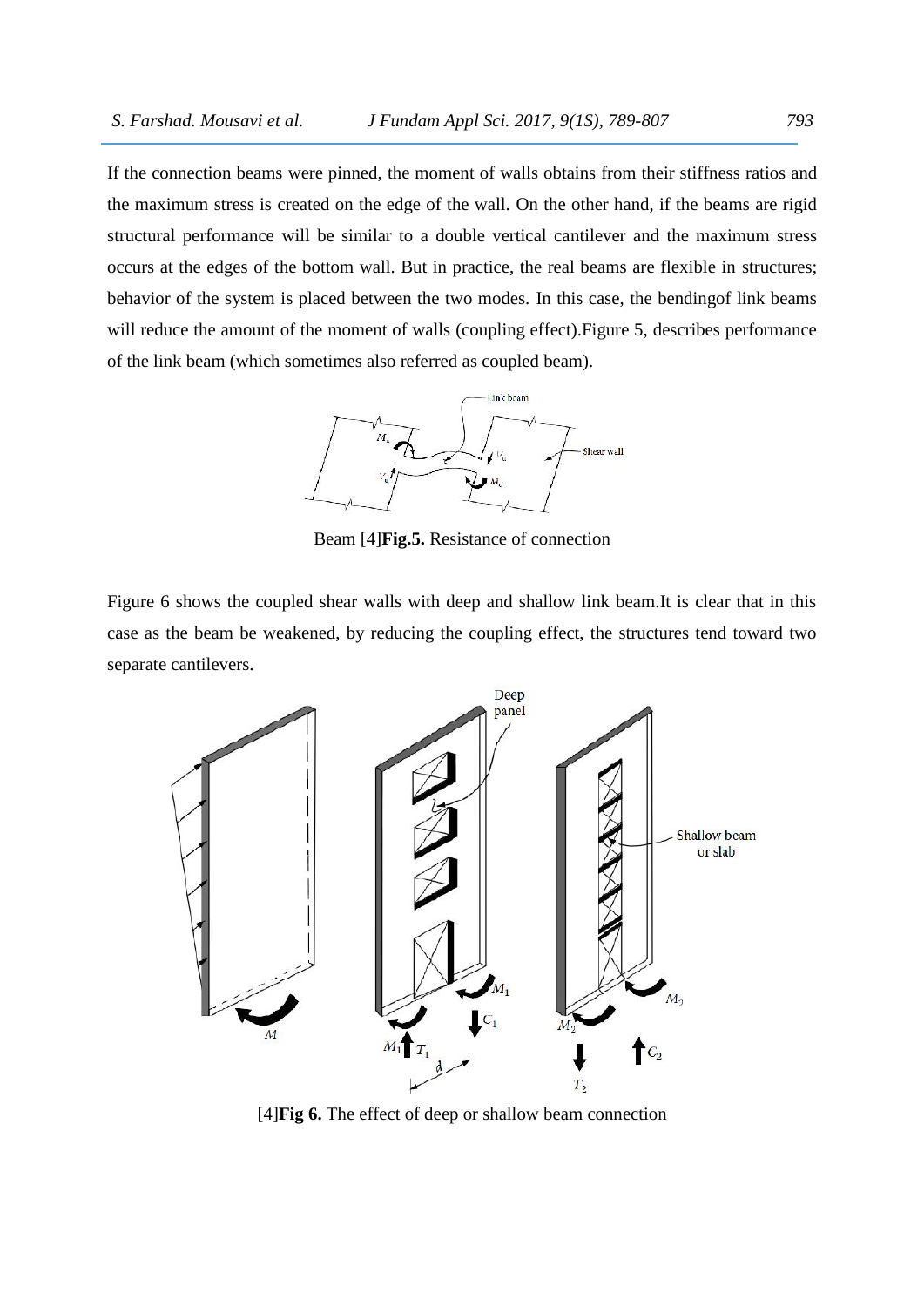Several researchers have worked on the performance of coupled shear walls.For example, Hisatako and Matano proposed a seismic design method for high-rise buildings with shear walls and the results of their work were evaluated by performing tests[14]. Amar also utilizes finite element method analysis by ANSYS software with solid elements have studied on coupled shear walls in a 10-story commercial building. In this study non-linear response of the structure and pattern of formed cracks in the structure were examined[15]. Subedi et al. associates a simple approach based on the concept of the total moment for the analysis of coupled shear walls with one or two band. Experimental studies were used to estimate the failure mode and ultimate strength in this study[16].Finite element method in the analysis of coupled shear walls, usually using two-dimensional plane stress elements occurs, has high accuracy (see [17]).But due to the complexity of finite element analysis, (especially in the initial design of structures) approximate methods such as continuous medium method are used[18][19]. These methods have its own advantages and disadvantages, for example, Kuang has shown that continuum approach, where the walls are asymmetrical sides of the coupled beam loses his accuracy. Because in this case it is assumed i.p. in the middle of the connection beams, which is one of the basic assumptions of this approach is destroyed[20].It is also when changing the thickness of the wall height there be in trouble.

#### **Continuum method**

This method is one of the most common approximated methods in order to analyze the coupled shear walls with taking into account the effect of walls and connecting beams to withstand against lateral force the structure. It is noteworthy that some researchers modified this approach for dynamic analysis of a coupled shear wall structures [21]. To explaining the basis of continuous method, consider a plane (or two-dimensional) coupling shear wall according to Figure 7, which is equivalent with a continuum connecting medium.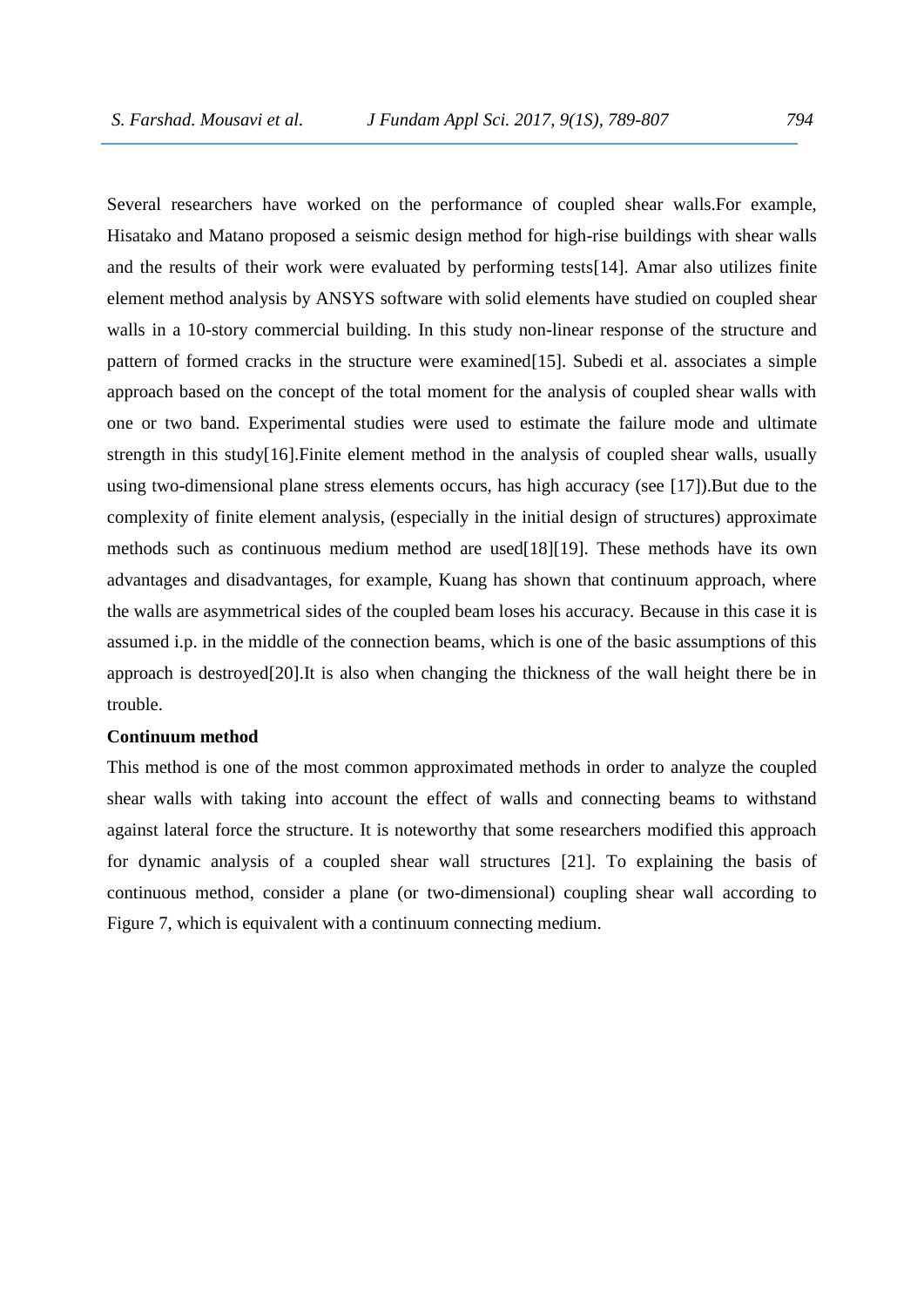

[4]medium **Fig 7.** Equalization of link beam by continues

To obtain the differential equation of the problem, as shown in Figure 8, the following assumptions should be applied here:

- Planar sections, before and after bending remains plane. (Bernoulli hypothesis)
- Story heights are constant (h=cte) and properties of walls and link beam assumed to be constant in height.
- Flexural rigidity of beams  $(EI_b)$ , is replaceable with the distributed flexural rigidity of the continues medium( $EI<sub>b</sub> / h$ ).
- In the deformation of the structure, i.p. are formed in the middle of link beam and the curvature of the walls at the height of the structure is constant and therefore the bending moment is proportional to the flexural rigidity of each wall.
- Axial force, bending moments, and shear of connecting beams respectively can be substituted by continuous distribution and intensity of n, q and m in unit height of the structure. (Figure 9)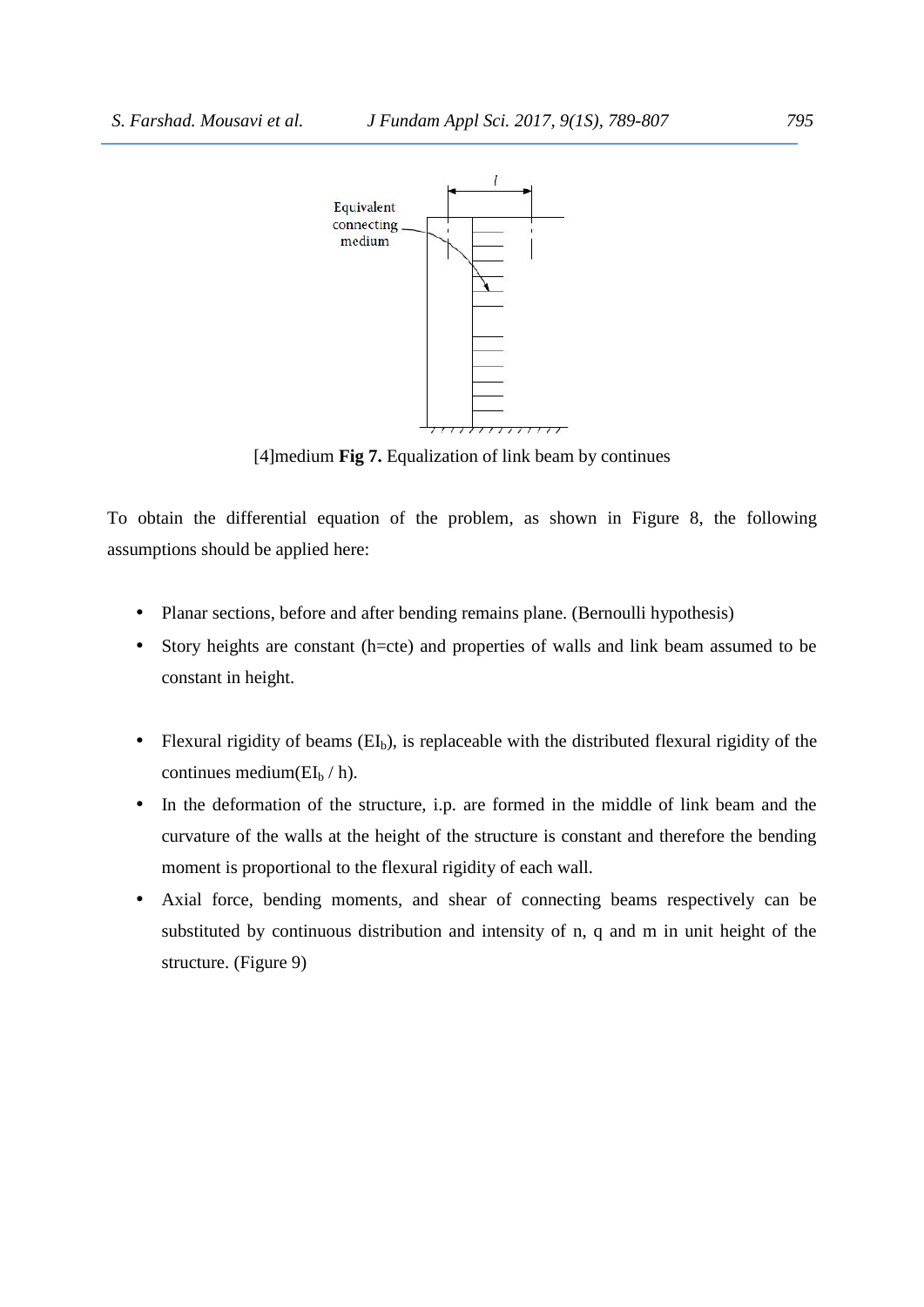

**Fig.8.** parameters in coupled shear wall [4]



**Fig.9.** Coupled shear wall properties [3]

By applying the above assumptions, and also assume a solid foundation (which is common scenarios in practical uses),compatibility equation states that on the path of inflection points of bending of beams connection there should be no vertical displacement **EXECUTE:**  $\frac{1}{2}$  **EXECUTE:**  $\frac{1}{2}$  **EXECUTE:**  $\frac{1}{2}$  **EV**<br>**EIG.9. Coupled shear wall properties** [3]<br>applying the above assumptions, and also assume a solid foundation (which is common<br>arios in practical uses),c Fig.9. Coupled shear wall pro<br>
Fig.9. Coupled shear wall pro<br>
lying the above assumptions, and also assume a so<br>
so in practical uses), compatibility equation states that<br>
of beams connection there should be no vertical d **EXECUTE:** Fig.9. Coupled shear wall properties [3]<br>
Fig.9. Coupled shear wall properties [3]<br>
g the above assumptions, and also assume a solid foundation<br>
practical uses), compatibility equation states that on the path o

)1 (L 
$$
\frac{dy}{dz}
$$
 +  $\frac{b^3 h}{12EI_e} \frac{dN}{dz} - \frac{1}{E} \left( \frac{1}{A_1} + \frac{1}{A_1} \right)_0^z Ndz = 0$   
\nConsidering the moment-curvature relationship in the wall  
\n)  
\n2 (EI<sub>1</sub>  $\frac{d^2y}{dz^2} = M_1 = M - \left( \frac{b}{2} + d_1 \right)_z^H qdz - M_a$ 

Considering the moment-curvature relationship in the walls can write

$$
2 \quad \text{(EI.} \frac{d^2 y}{dz^2} = M_1 = M - \left(\frac{b}{2} + d_1\right) \int_z^H q dz - M_a
$$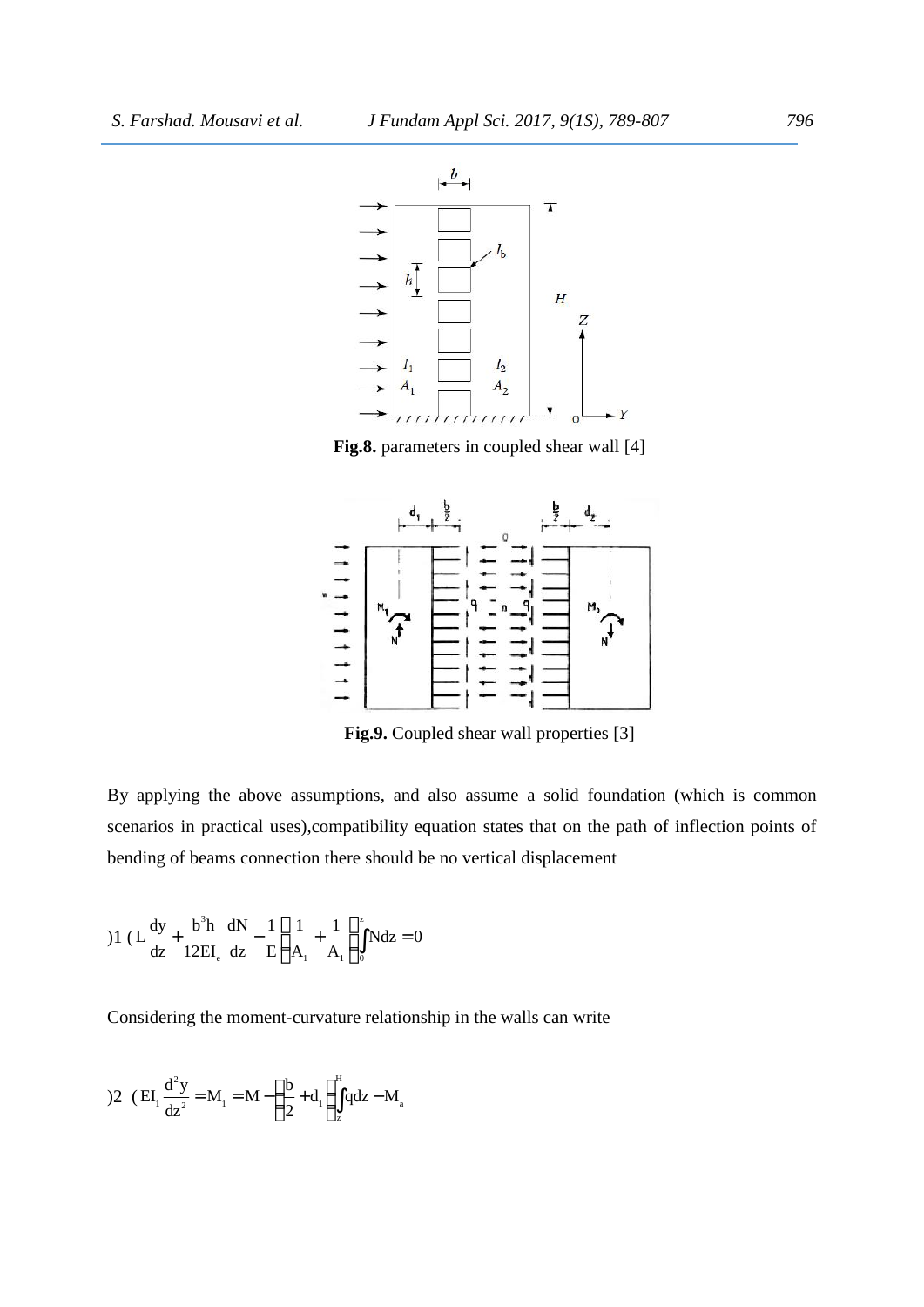And,

S. Farshad. Mousavi et al. J Fundam Appl Sci. 2017, 9(1S),  
And,  
33 
$$
(EI_2 \frac{d^2y}{dz^2} = M_2 = M - (\frac{b}{2} + d_2) \int_z^H qdz - M_a
$$
  
Where. M<sub>a</sub> is the moment of connecting axial forces.

Where,  $M_a$  is the moment of connecting axial forces.

arshad. Mousavi et al. J Fundam Appl Sci. 2017, 9(15), 789-807 797<br>  $E_1 \frac{d^2y}{dz^2} = M_2 = M - \left(\frac{b}{2} + d_2\right) \int_z^H q dz - M_a$ <br>
re, M<sub>a</sub> is the moment of connecting axial forces.<br>
the two equations (2) and (3), the overall moment and. Mousavi et al. J Fundam Appl Sci. 2017, 9(1S)<br>  $\frac{d^2y}{dz^2} = M_2 = M - \left(\frac{b}{2} + d_2\right) \int_2^H q dz - M_a$ <br>
M<sub>a</sub> is the moment of connecting axial forces.<br>
e two equations (2) and (3), the overall moment-curvature shear walls Mousavi et al. J Fundam Appl Sci. 2017, 9(1S), 789-807<br>= M<sub>2</sub> = M -  $\left(\frac{b}{2} + d_2\right)^H_2$  dz - M<sub>a</sub><br>s the moment of connecting axial forces.<br>o equations (2) and (3), the overall moment-curvature relationship is From the two equations (2) and (3), the overall moment-curvature relationship is obtained for coupled shear walls *J Fundam Appl Sci. 2017, 9(1S), 789-807* 797<br>
1<sub>2</sub>  $\int_{r_2}^{r_1} 4dz - M_a$ <br>
pnnecting axial forces.<br>
All (3), the overall moment-curvature relationship is obtained for<br>  $+I_2$ ,  $\frac{d^2y}{dz^2} = M - L \int_{z}^{H} qdz = M - NL$ <br>
ations, diff

33 
$$
(EL_2 \frac{d^2y}{dz^2} = M_2 = M - \left(\frac{b}{2} + d_2\right)_z^H q dz - M_a
$$
  
\nWhere,  $M_a$  is the moment of connecting axial forces.  
\nFrom the two equations (2) and (3), the overall moment-curvature relationship  
\ncoupled shear walls  
\n4  
\n
$$
(Ed_1 + I_2) \frac{d^2y}{dz^2} = M - L \int_z^H q dz = M - NL
$$
  
\nBy combining the above equations, differential equations governing the behav  
\nshear walls, in terms of lateral displacement y is  
\n5  
\n
$$
\left(\frac{d^4y}{dz^4} - (k\alpha)^2 \frac{d^2y}{dz^2} = \frac{1}{EI} \left(\frac{d^2M}{dz^2} - \frac{(k\alpha)^2(k^2 - 1)}{k^2} M\right)
$$
  
\nWhere,  
\n
$$
\alpha^2 = \frac{12l_eL^2}{b^3hI}
$$
  
\n
$$
k^2 = 1 + \frac{AI}{A_1A_2L^2}
$$
  
\n $I = I_1 + I_2$   
\n $A = A_1 + A_2$   
\nIn relationships before, E is the modulus of elasticity and all other parameters ar  
\nfigures 8 and 9.  
\nIn general, the general solution of the differential equation (5) is

*J Fundam Appl Sci. 2017, 9(1S), 789-807* 797<br>  $\frac{b}{2} + d_2 \int_{k}^{H} qdz - M_a$ <br>
of connecting axial forces.<br>
2) and (3), the overall moment-curvature relationship is obtained for<br>  $E(I_1 + I_2) \frac{d^2y}{dz^2} = M - L \int_{k}^{H} qdz = M - NL$ <br>
equ By combining the above equations, differential equations governing the behavior of coupled shear walls, in terms of lateral displacement y is coupled shear walls<br>  $(E(I_1 + I_2) \frac{d^2y}{dz^2} = M - L \int_A^H q dz = M - NL$ <br>
By combining the above equations, differential equations governing the behavior of<br>
shear walls, in terms of lateral displacement y is<br>  $(\frac{d^4y}{dz^4} - (k\alpha)^2 \frac{d$  $\frac{b}{2} + d_2 \int_z^1 q dz - M_a$ <br>
of connecting axial forces.<br>
2) and (3), the overall moment-curvature relationship is obtained for<br>  $E(I_1 + I_2) \frac{d^2 y}{dz^2} = M - L \int_z^{\text{II}} q dz = M - NI$ .<br>
equations, differential equations governing the beh  $\frac{b}{2} + d_2 \int_{\lambda}^{H} qdz - M_a$ <br>
of connecting axial forces.<br>
2) and (3), the overall moment-curvature relationship is obtained for<br>  $E(I_1 + I_2) \frac{d^2y}{dz^2} = M - L \int_{z}^{H} qdz = M - NL$ <br>
equations, differential equations governing the b rces.<br>
Il moment-curvature relationship is obtained for<br>  $\int_{z}^{H} qdz = M - NL$ <br>
al equations governing the behavior of coupled<br>  $\left(\frac{d^2M}{dz^2} - \frac{(k\alpha)^2(k^2 - 1)}{k^2}M\right)$ annecting axial forces.<br>
Superior and (3), the overall moment-curvature relationship is obtained for<br>  $+1_2 \frac{d^2y}{dz^2} = M - L \int_z^H q dz = M - NL$ <br>
ations, differential equations governing the behavior of coupled<br>
displacement y is<br> Shear walls<br>  $(E(I_1 + I_2) \frac{d^2y}{dz^2} = M - L \int_z^H q dz = M - NL$ <br>
bining the above equations, differential equations go<br>
alls, in terms of lateral displacement y is<br>  $(\frac{d^4y}{dz^4} - (k\alpha)^2 \frac{d^2y}{dz^2} = \frac{1}{EI} \left(\frac{d^2M}{dz^2} - \frac{(k\alpha)^2 (l\alpha)^$ (E(I<sub>1</sub> + I<sub>2</sub>)  $\frac{d^2y}{dz^2} = M - L \int_z^H qdz = M - NL$ <br>
By combining the above equations, differential equations governishear walls, in terms of lateral displacement y is<br>  $(\frac{d^4y}{dz^4} - (k\alpha)^2 \frac{d^2y}{dz^2} = \frac{1}{EI} \left(\frac{d^2M}{dz^2} - \frac{($ 

shear walls, in terms of lateral displacement y is  
\n
$$
(\frac{d^4y}{dz^4} - (k\alpha)^2 \frac{d^2y}{dz^2} = \frac{1}{EI} \left( \frac{d^2M}{dz^2} - \frac{(k\alpha)^2(k^2 - 1)}{k^2} M \right)
$$
\nWhere,  
\n
$$
\alpha^2 = \frac{12I_eL^2}{b^3hI}
$$
\n
$$
k^2 = 1 + \frac{AI}{A_1A_2L^2}
$$
\n
$$
I = I_1 + I_2
$$
\n
$$
A = A_1 + A_2
$$

Where,

From the two equations (2) and (3), the ove  
coupled shear walls  
(E(I<sub>1</sub>+I<sub>2</sub>)
$$
\frac{d^2y}{dz^2} = M -
$$
  
By combining the above equations, different  
shear walls, in terms of lateral displacement y  
( $\frac{d^4y}{dz^4} - (k\alpha)^2 \frac{d^2y}{dz^2} = \frac{12I_eL^2}{B^3hI}$   
 $k^2 = 1 + \frac{AI}{A_1A_2L^2}$   
I = I<sub>1</sub> + I<sub>2</sub>  
A = A<sub>1</sub> + A<sub>2</sub>  
In relationships before, E is the modulus of e  
figures 8 and 9.  
In general, the general solution of the different

In relationships before, E is the modulus of elasticity and all other parameters are defined in the figures 8 and 9.

In general, the general solution of the differential equation (5) is

Sheal wants, in terms of lateral displacement y is

\n(
$$
\frac{d^4y}{dz^4} - (k\alpha)^2 \frac{d^2y}{dz^2} = \frac{1}{EI} \left( \frac{d^2M}{dz^2} - \frac{(k\alpha)^2(k^2 - 1)}{k^2} M \right)
$$

\nWhere,

\nα<sup>2</sup> = 
$$
\frac{12I_eI_e^2}{b^3hI}
$$

\nk<sup>2</sup> = 1 + 
$$
\frac{AI}{A_1A_2I_e^2}
$$

\nI = I<sub>1</sub> + I<sub>2</sub>

\nA = A<sub>1</sub> + A<sub>2</sub>

\nIn relationships before, E is the modulus of elasticity and all other parameters are defined in the figures 8 and 9.

\nIn general, the general solution of the differential equation (5) is

\n6 (y = C<sub>1</sub> + C<sub>2</sub>z + C<sub>3</sub> cosh(kαz) + C<sub>4</sub> sinh(kαz) + 
$$
\frac{-1}{EI(k\alpha)^2} \left[ \frac{1}{(k\alpha)^2} + \frac{D^2}{(k\alpha)^4} + \dots \right] \left( \frac{d^2M}{dz^2} - \frac{(k^2 - 1)}{k^2} M \right)
$$

\nWhere, D is the differentiation operator and coefficients C<sub>1</sub> to C<sub>4</sub> are integration constants obtained applying appropriate boundary conditions.

\nIn practice, by assuming fixed base for the wall

s<br>  $\int_{\pi} \left( \frac{d^2 M}{dz^2} - \frac{(k \alpha)^2 (k^2 - 1)}{k^2} M \right)$ <br>
asticity and all other parameters are defined in the<br>
al equation (5) is<br>  $\frac{-1}{EI(k\alpha)^2} \left[ \frac{1}{(k\alpha)^2} + \frac{D^2}{(k\alpha)^4} + ... \right] \left( \frac{d^2 M}{dz^2} - \frac{(k^2 - 1)}{k^2} M \right)$ <br>
L coeff  $\frac{e^{2}M}{z^{2}} - \frac{(k\alpha)^{2}(k^{2} - 1)}{k^{2}}M$ <br>ity and all other parameters are defined in the<br>quation (5) is<br> $\frac{1}{(\alpha\alpha)^{2}}\left[\frac{1}{(k\alpha)^{2}} + \frac{D^{2}}{(k\alpha)^{4}} + ...\right]\left(\frac{d^{2}M}{dz^{2}} - \frac{(k^{2} - 1)}{k^{2}}M\right)$ <br>efficients C<sub>1</sub> to C<sub>4</sub> are int The subsetion of coupled<br>  $-\frac{(k\alpha)^2(k^2-1)}{k^2}M$ <br>
and all other parameters are defined in the<br>
ion (5) is<br>  $\left[\frac{1}{(k\alpha)^2} + \frac{D^3}{(k\alpha)^4} + ...\right] \left(\frac{d^3M}{dz^2} - \frac{(k^2-1)}{k^2}M\right)$ <br>
dients C<sub>1</sub> to C<sub>4</sub> are integration constant tions governing the behavior of coupled<br>  $\frac{(k\alpha)^2(k^2-1)}{k^2}M$ <br>
and all other parameters are defined in the<br>
ion (5) is<br>  $\left[\frac{1}{(k\alpha)^2} + \frac{D^2}{(k\alpha)^4} + ...\right] \left(\frac{d^2M}{dz^2} - \frac{(k^2-1)}{k^2}M\right)$ <br>
dients C<sub>1</sub> to C<sub>4</sub> are integ Where, D is the differentiation operator and coefficients  $C_1$  to  $C_4$  are integration constants obtained applying appropriate boundary conditions.

In practice, by assuming fixed base for the wall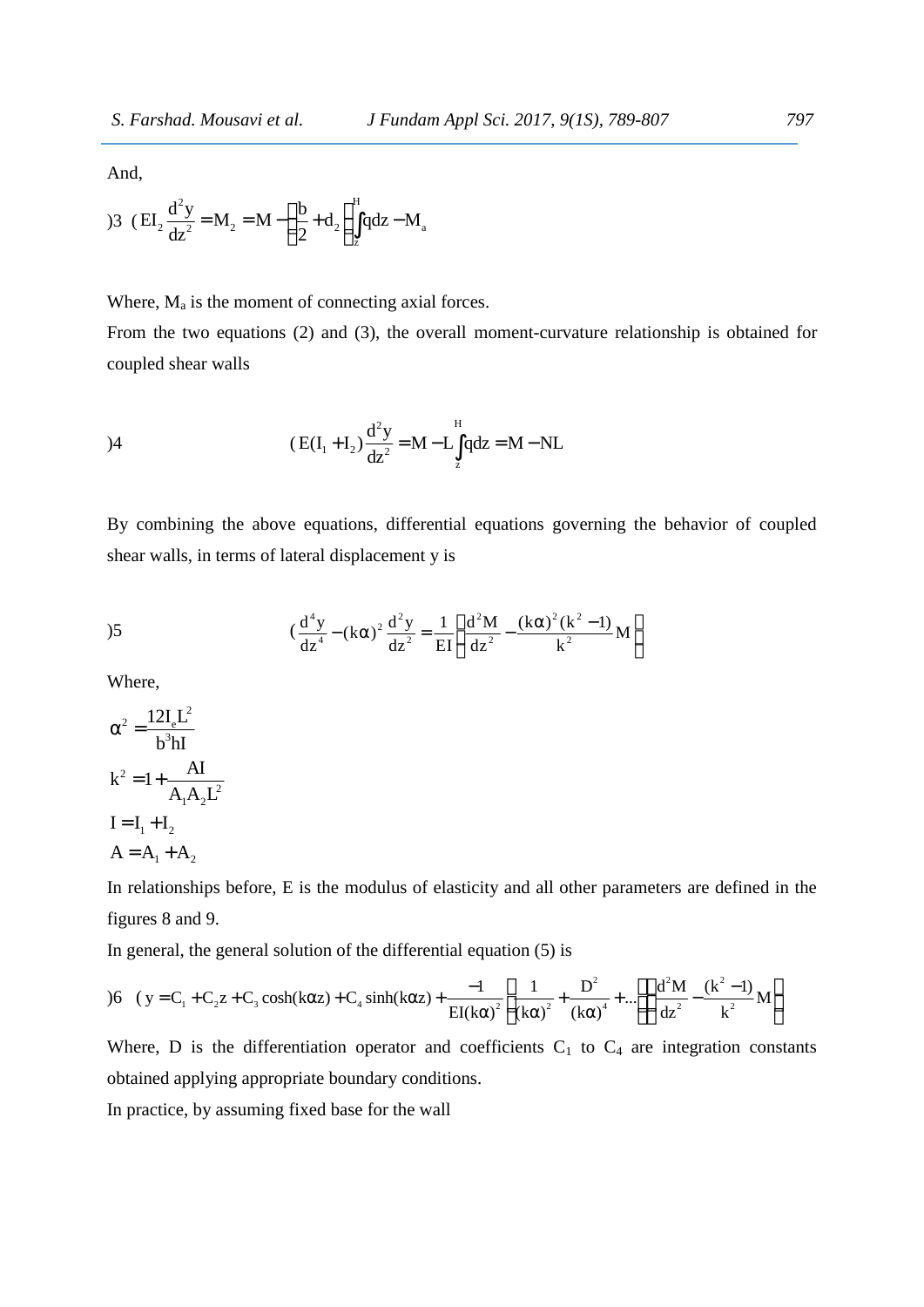$$
(y(0) = 0 \& y'(0) = 0
$$

S. Farshad. Mousavi et al. J Fundam Appl Sci. 2017, 9(15), 789-807 798<br>
( $y(0) = 0$  &  $y'(0) = 0$ <br>
Also in the base the variation of axial forces respect to height, is zero Also in the basethe variation of axial forces respect to height, is zero

) 8 ( dN z 0 0 dz

 At the top of the structure  $(z = H)$  as well as bending moments and axial forces do not exist

$$
(z=H \to \frac{d^2y}{dz^2} = 0 \& N=0
$$

*J Fundam Appl Sci. 2017, 9(1S), 789-807* 798<br>
( $y(0) = 0$  &  $y'(0) = 0$ <br>
xial forces respect to height, is zero<br>
( $z = 0$   $\rightarrow$   $\frac{dN}{dz} = 0$ <br>
as well as bending moments and axial forces do not exist<br>  $z = H \rightarrow \frac{d^2y}{dz^2} = 0$  & *J Fundam Appl Sci. 2017, 9(1S), 789-807* 798<br>
( $y(0) = 0$  &  $y'(0) = 0$ <br>
al forces respect to height, is zero<br>
( $z = 0$   $\rightarrow \frac{dN}{dz} = 0$ <br>
as well as bending moments and axial forces do not exist<br>  $= H \rightarrow \frac{d^2y}{dz^2} = 0$  &  $N = 0$ In this section, relations for axial force of walls N, shear ofconnected elements q, moments of walls M1 and M2, and lateral displacement y, in the case of rectangular loadingare given and axial forces do not exist<br>
N = 0<br>
connected elements q, moments connected elements q, moments connected elements q, moments context<br>  $\frac{1}{\cosh(k\alpha H)}$ <br>  $\left[\frac{\cosh(k\alpha(H-z))}{\cosh(k\alpha(H-z))}\right]$ ght, is zero<br>
= 0<br>
ents and axial forces do not exist<br>
& N=0<br>
ar of connected elements q, moments of<br>
of rectangular loadingare given<br>  $\alpha$ z) + kαH sinh(kα(H - z))<br>  $\begin{bmatrix} \alpha \\ \alpha \end{bmatrix}$ <br>  $\alpha$ H cosh(kα(H - z)) ]]  $\frac{dN}{dz} = 0$ <br>g moments and axial forces do not exist<br>=0 & N=0<br>V, shear ofconnected elements q, moments of<br>case of rectangular loadingare given<br> $\frac{\cosh(k\alpha z) + k\alpha H \sinh(k\alpha(H - z))}{\cosh(k\alpha H)}$ <br> $\left[\frac{\alpha z - k\alpha H \cosh(k\alpha(H - z))}{\cosh(k\alpha H)}\right]$ beta and axial forces do not exist<br>  $\Rightarrow \frac{d^2y}{dz^2} = 0$  &  $N = 0$ <br>  $\Rightarrow \frac{d^2y}{dz^2} = 0$  &  $N = 0$ <br>
of walls N, shear of connected elements q, moments of<br>
nent y, in the case of rectangular loadingare given<br>  $\frac{1}{(k\alpha H)^3} \left[$ Il as bending moments and axial forces do not exist<br>  $\rightarrow \frac{d^2y}{dz^2} = 0$  & N=0<br>
c of walls N, shear of connected elements q, moments of<br>
nent y, in the case of rectangular loadingare given<br>  $\frac{1}{(k\alpha H)^2} \left[ 1 - \frac{\cosh(k\alpha z) +$ az<br>
as bending moments and axial forces do not exist<br>  $\rightarrow \frac{d^2y}{dz^2} = 0$  & N=0<br>
of walls N, shear of connected elements q, moments of<br>
tr y, in the case of rectangular loadingare given<br>  $\frac{1}{\alpha H^3} \left[ 1 - \frac{\cosh(k\alpha z) + k\alpha H \$  $\Rightarrow \frac{d^2y}{dz^2} = 0$  & N=0<br>
of walls N, shear of connected elements q, moments of<br>
ent y, in the case of rectangular loadingare given<br>  $\frac{1}{(\text{k}\alpha H)^2} \Bigg[ 1 - \frac{\cosh(\text{k}\alpha z) + \text{k}\alpha H \sinh(\text{k}\alpha (H - z))}{\cosh(\text{k}\alpha H)} \Bigg]$ <br>  $\frac{1}{\pi} \Bigg[ 1$ dz<sup>2</sup> de 1. 0<br>
of walls N, shear of connected elements q, moments of<br>
ent y, in the case of rectangular loadingare given<br>  $\frac{1}{k\alpha H}$ ;  $\left[1 - \frac{\cosh(k\alpha z) + k\alpha H \sinh(k\alpha(H - z))}{\cosh(k\alpha H)}\right]$ <br>  $\left[1 - \frac{\sinh(k\alpha z) - k\alpha H \cosh(k\alpha(H - z))}{\cosh(k\alpha H$  $\rightarrow \frac{d^2y}{dz^2} = 0$  & N = 0<br>
of walls N, shear of connected elements q, moments of<br>
t y, in the case of rectangular loadingare given<br>  $\frac{1}{2H^3} \left[ 1 - \frac{\cosh(k\alpha z) + k\alpha H \sinh(k\alpha(H - z))}{\cosh(k\alpha H)} \right]$ <br>  $1 - \frac{\sinh(k\alpha z) - k\alpha H \cosh(k\alpha(H - z))}{\$ 

1)7 (y(0) = 0 & x y'(0) = 0  
\nAlso in the baseline variation of axial forces respect to height, is zero  
\n1)8 (z = 0 → 
$$
\frac{dN}{dz} = 0
$$
  
\nAt the top of the structure (z = H) as well as bending moments and axial forces do not exist  
\n1)9 (z = H →  $\frac{d^2y}{dz^2} = 0$  & N = 0  
\nIn this section, relations for axial force of walls N, shear ofconnected elements q, moments of  
\nwalls M1 and M2, and lateral displacement y, in the case of rectangular loadingare given  
\n1)10 (x =  $\frac{wH^2}{k^2L} \left[ \frac{1}{2} \left( 1 - \frac{z}{H} \right)^2 + \frac{1}{(k\alpha H)^2} \left[ 1 - \frac{\cosh(k\alpha z) + k\alpha H \sinh(k\alpha(H - z))}{\cosh(k\alpha H)} \right] \right]$   
\n1)11 (q =  $\frac{wH^2}{k^2L} \left[ \left( 1 - \frac{z}{H} \right) + \frac{1}{k\alpha H} \left[ 1 - \frac{\sinh(k\alpha z) - k\alpha H \cosh(k\alpha(H - z))}{\cosh(k\alpha H)} \right] \right]$   
\n1)12 (M<sub>1</sub> =  $\frac{I_1}{I} \left[ \frac{1}{2} wH^2(L - \frac{z}{H})^2 - NL \right]$ 

$$
(q = \frac{wH^{2}}{k^{2}L} \left[ \left( 1 - \frac{z}{H} \right) + \frac{1}{k\alpha H} \left[ 1 - \frac{\sinh(k\alpha z) - k\alpha H \cosh(k\alpha (H - z))}{\cosh(k\alpha H)} \right] \right]
$$
  
112 
$$
(M_{1} = \frac{I_{1}}{I} \left[ \frac{1}{2} wH^{2} (L - \frac{z}{H})^{2} - NL \right]
$$
  
13 
$$
(M_{2} = \frac{I_{2}}{I} \left[ \frac{1}{2} wH^{2} (L - \frac{z}{H})^{2} - NL \right]
$$

$$
(M_1 = \frac{I_1}{I} \left[ \frac{1}{2} w H^2 (L - \frac{z}{H})^2 - NL \right]
$$

$$
(M_2 = \frac{I_2}{I} \left[ \frac{1}{2} w H^2 (L - \frac{z}{H})^2 - NL \right]
$$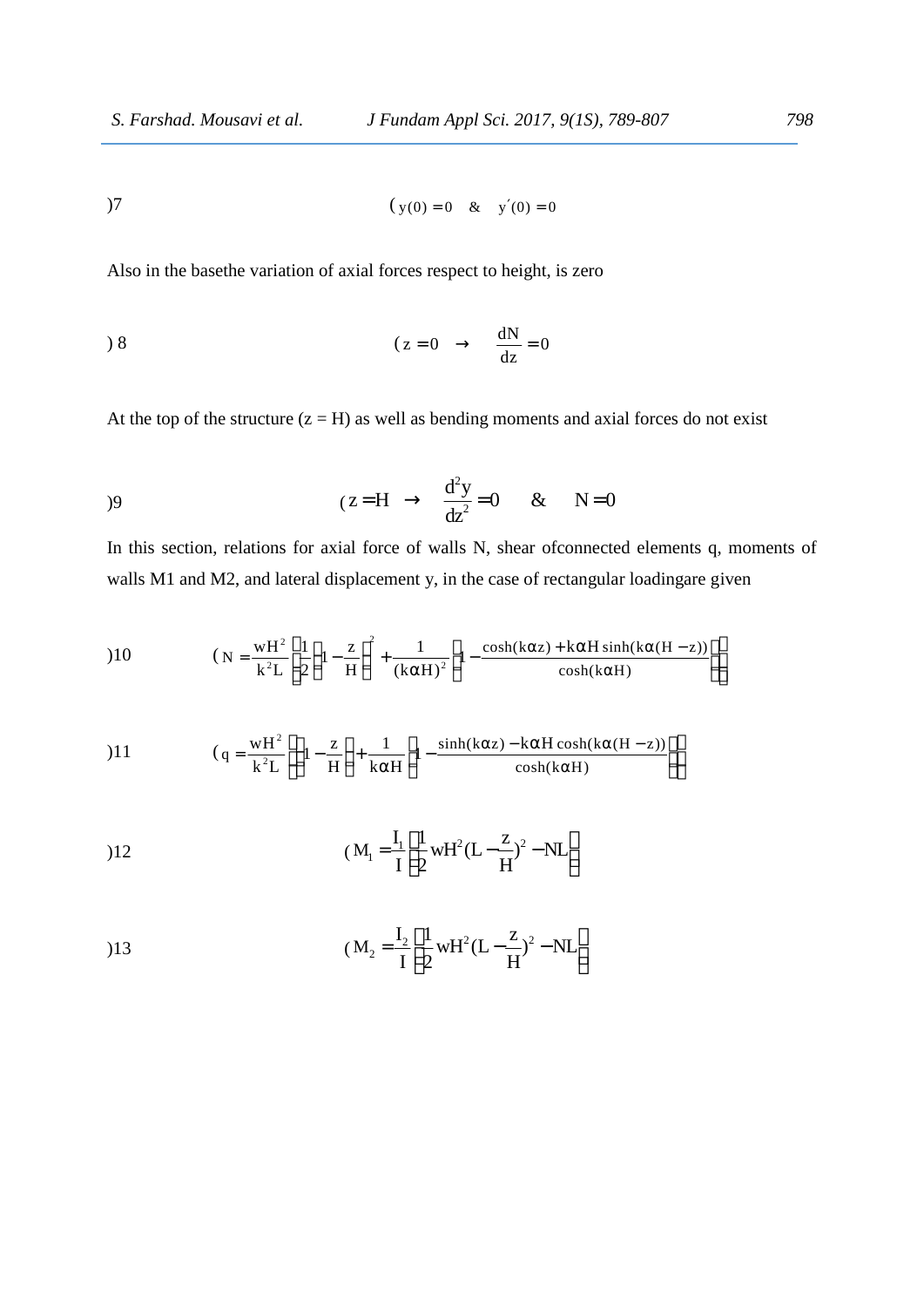S. Farshad. Mousavi et al. J Fundam Appl Sci. 2017, 9(1S), 789-807 799  
\n
$$
y = \frac{wH^4}{EI} \left[ \frac{1}{24} \left[ \left( 1 - \frac{z}{H} \right)^4 + 4 \frac{z}{H} - 1 \right] + \frac{1}{k^2} \left\{ \left( \frac{1}{2(k\alpha H)^2} \left( \frac{2z}{H} - \left( \frac{z}{H} \right)^2 \right) \right\} - \frac{1}{24} \left( \left( 1 - \frac{z}{H} \right)^4 + 4 \frac{z}{H} - 1 \right) - \frac{1 + k\alpha H \sinh(k\alpha H) - \cosh(k\alpha z) - k\alpha H \sinh(k\alpha (H - z))}{(k\alpha H)^4 \cosh(k\alpha H)}
$$
\nIf the lateral load is a concentrated load **p** at the top of the structure, relations are

If the lateral load is a concentrated load **p** at the top of the structure, relations are



**Fig10.**Shear wall under concentrated load[3]

$$
(N = \frac{pH}{k^2L} \left[ \left( 1 - \frac{z}{H} \right) - \frac{\sinh(k\alpha(H - z))}{k\alpha H \cosh(k\alpha H)} \right]
$$

$$
(q = \frac{p}{k^2 L} \left[ 1 - \frac{\cosh(k\alpha(H - z))}{\cosh(k\alpha H)} \right]
$$

$$
\left[\begin{array}{c}\n\frac{1}{h} \\
\frac{1}{h_1} \\
\frac{1}{h_2} \\
\frac{1}{h_3}\n\end{array}\right]_1^4
$$
\n
$$
\left[\begin{array}{c}\n\frac{1}{h_1} \\
\frac{1}{h_2} \\
\frac{1}{h_3}\n\end{array}\right]_1^4
$$
\n
$$
\left[\begin{array}{c}\n\frac{1}{h_1} \\
\frac{1}{h_2} \\
\frac{1}{h_3}\n\end{array}\right]_1^4
$$
\n
$$
\left(\text{N} = \frac{pH}{k^2L} \left[\left(1 - \frac{z}{H}\right) - \frac{\sinh(k\alpha(H - z))}{k\alpha H \cosh(k\alpha H)}\right]\right]
$$
\n
$$
\left(\text{q} = \frac{p}{k^2L} \left[1 - \frac{\cosh(k\alpha(H - z))}{\cosh(k\alpha H)}\right]\right]
$$
\n
$$
\left(\text{q} = \frac{pH^3}{3EI} \left[\frac{1}{2} \left(\frac{k^2 - 1}{k^2}\right) \left[\frac{z}{H}\right]^2 - \left(\frac{z}{H}\right)^3\right]\right] + \frac{3}{k^2} \left(\frac{1}{(k\alpha H)^2} \frac{z}{H} - \frac{\sinh(k\alpha H) - \sinh(k\alpha(H - z))}{(k\alpha H)^3 \cosh(k\alpha H)}\right)
$$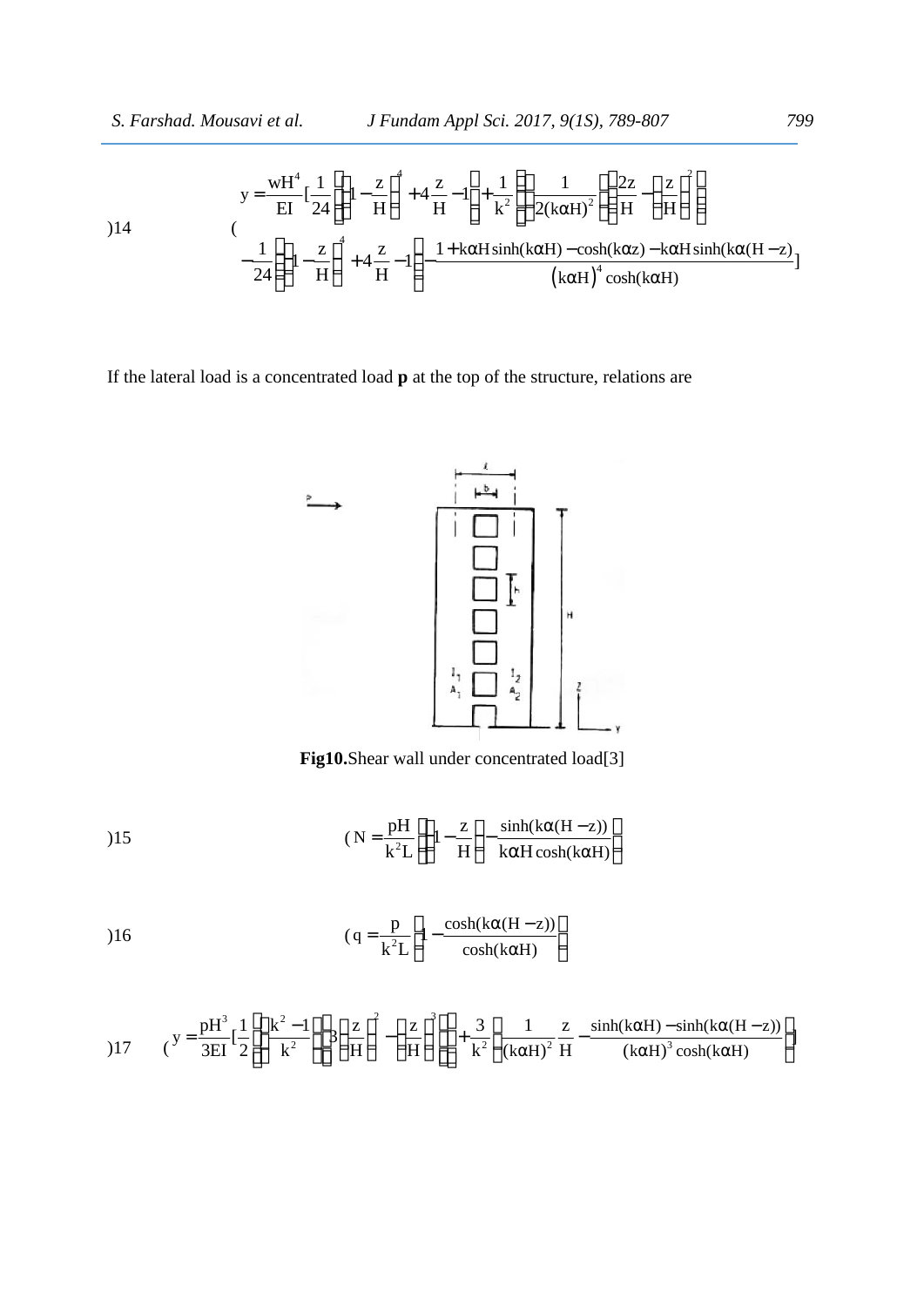And also in the case of triangular load,



**Fig.11.** Shear wall under triangular load[3]

And also in the case of triangular load,  
\n
$$
N = \frac{pH^3}{k^2 L} \left[ \frac{\cosh(k\alpha H) - (k\alpha H/2) + (1/k\alpha H)}{(k\alpha H)^2 \cosh(k\alpha H)} \sinh(k\alpha (H - z)) - \frac{1}{(k\alpha H)^2} \cosh(k\alpha (H - z)) + \frac{1}{2} \left( 1 - \frac{z}{H} \right)^2 - \frac{1}{6} \left( 1 - \frac{z}{H} \right)^2 + \frac{1}{(k\alpha H)^2} \left( \frac{z}{(k\alpha H)^2} \right) \sinh(k\alpha (H - z)) - \frac{1}{(k\alpha H)^2} \cosh(k\alpha (H - z)) + \frac{1}{2} \left( 1 - \frac{z}{H} \right)^2 - \frac{1}{6} \left( 1 - \frac{z}{H} \right)^2 + \frac{1}{(k\alpha H)^2} \left( \frac{z}{H} \right) 1
$$
\n
$$
y = \frac{pH^3}{2EI} \left[ \frac{\sinh(k\alpha H) - (k\alpha H/2) + (1/k\alpha H)}{(k\alpha H) \cosh(k\alpha H)} \cosh(k\alpha (H - z)) - \frac{1}{(k\alpha H)} \sinh(k\alpha (H - z)) + \frac{1}{2} \left( 1 - \frac{z}{H} \right)^2 - \frac{1}{2} \left( 1 - \frac{z}{H} \right)^2 + \frac{1}{(k\alpha H)^2} \right]
$$
\n
$$
y = \frac{pH^4}{2EI} \left[ \frac{1}{\alpha} \left( \frac{k^2 - 1}{k^2} \right) \left[ 2\alpha \left( \frac{z}{H} \right)^2 - 10 \left( \frac{z}{H} \right)^3 + \left( \frac{z}{H} \right)^3 \right] + \frac{2}{(k\alpha H)^2} \left[ (1 - \frac{2}{(k\alpha H)^2}) \left[ \cosh(k\alpha z) - 1 + \left( \frac{1}{(k\alpha H)} - \frac{(k\alpha H)}{2} \right) \sinh(k\alpha H) - \sinh(k\alpha (H - z)) \right]
$$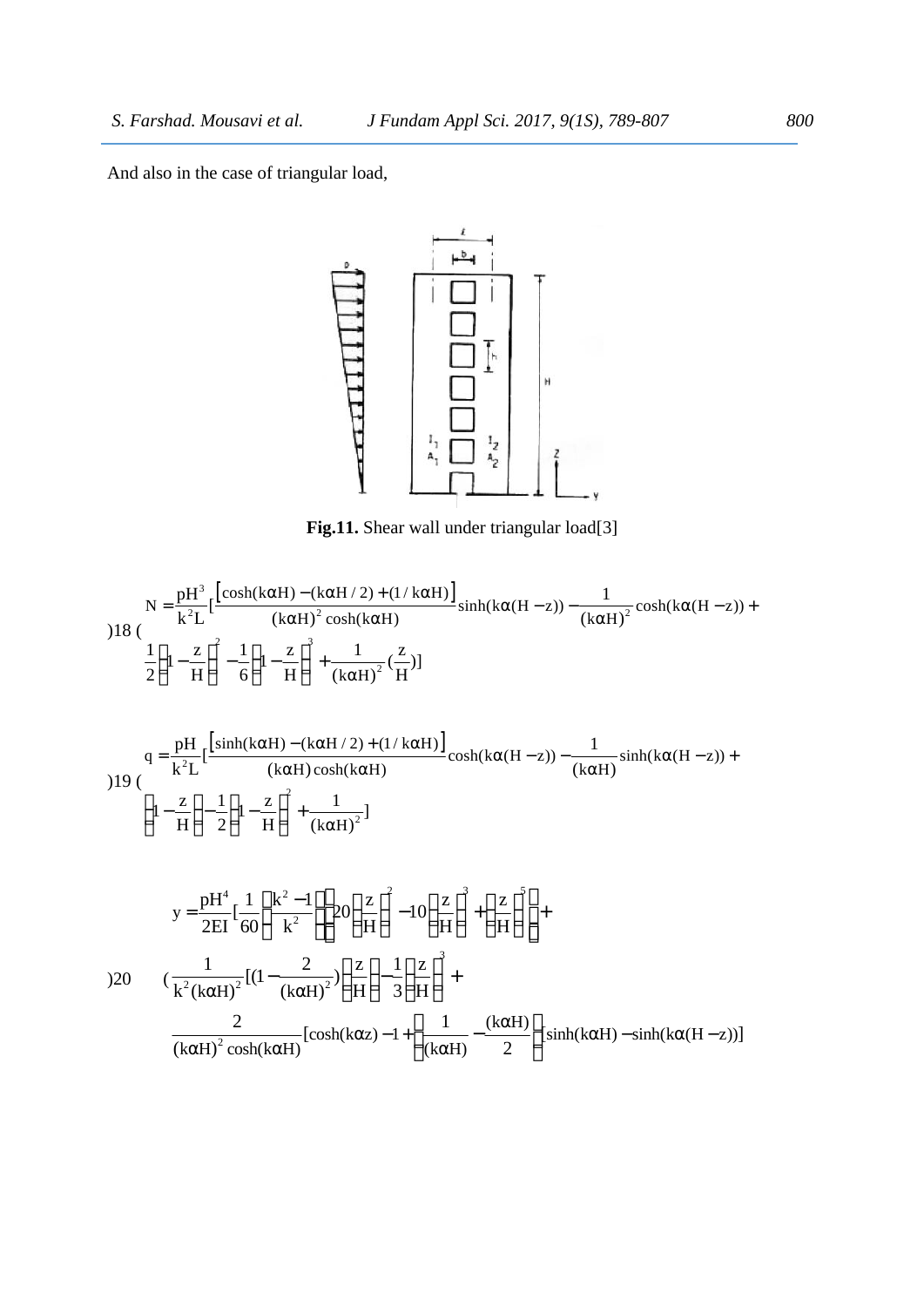#### **Equivalent frame approach**

In this way, by defining a frame of beams and columns that their stiffness are obtained by opening dimensions, the coupled shear walls are analyzed.



**Fig.12.** equivalent frame for analyzing the Coupled shear walls [12]

To better understand this method, consider a three-story shear wall as shown in Figure 13.



**Fig.13.** Defining the parameters of the equivalent frame method

If the walls in this case are considered as a frame that has a series of beams and columns, flexural stiffness of beams is

)21( <sup>3</sup> 12 *b beams beams beams*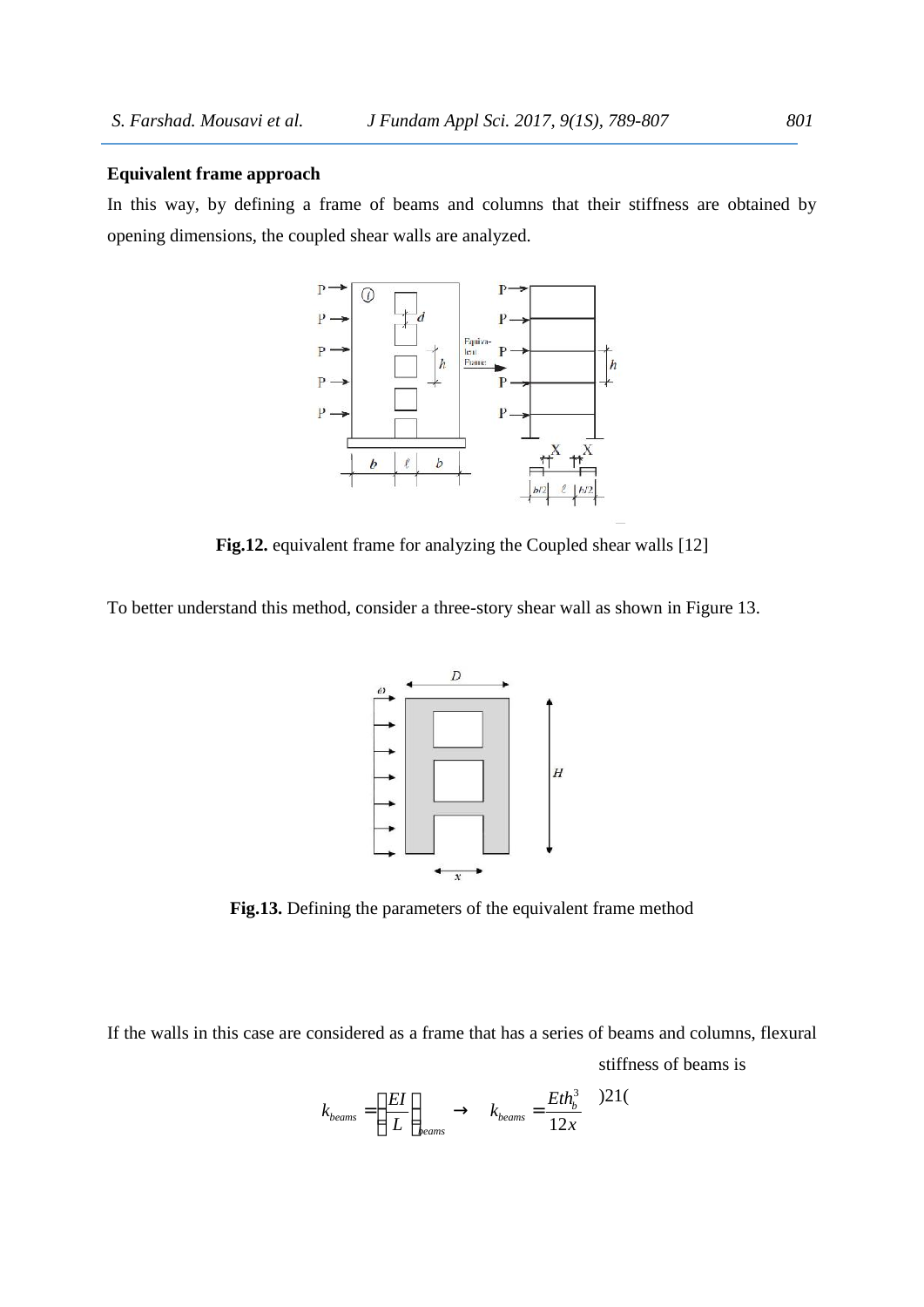Where,  $t$  is the wall thickness and  $h<sub>b</sub>$  is the height of the link beam. Also, the flexural stiffness ofcolumnsis Fundam Appl Sci. 2017, 9(1S), 789-807 802<br>
ess and  $h_b$  is the height of the link beam.<br>
is<br>  $\left(\frac{EI}{L}\right)_{\text{columns}} \rightarrow k_{\text{columns}} = Et\left(\frac{D-x}{2}\right)^3/12h$ <br>
ermine, internal forces are dependent on relative values of

$$
k_{columns} = \left(\frac{EI}{L}\right)_{columns} \rightarrow k_{columns} = Et\left(\frac{D-x}{2}\right)^3/12h
$$

Where,*h* is the length of column.

 $802$ <br>the link beam.<br>/12h<br>n relative values of<br>nit and the relative *columns 4 B*  $P$  *<i>columns columns* **columns columns columns c c** *c columns* **c c** *c columns* **c c** *c columns* **c c** *c columns* **c c** *c columns* **c c** *c columns* **c c** *c c colum J Fundam Appl Sci. 2017, 9(1S), 789-807* 802<br>
ness and  $h_b$  is the height of the link beam.<br>
nsis<br>  $=\left(\frac{EI}{L}\right)_{\text{columns}} \rightarrow k_{\text{columns}} = Et\left(\frac{D-x}{2}\right)^3/12h$ <br>
determine, internal forces are dependent on relative values of<br>
the sti As the equivalent structures is indetermine, internal forces are dependent on relative values of stiffness (not absolute values), so the stiffness of beams is assumed to be unit and the relative stiffness of columns in this case is *J Fundam Appl Sci. 2017, 9(1S), 789-86*<br>
chickness and  $h_b$  is the height of<br>
blumnsis<br>
blumns =  $\left(\frac{EI}{L}\right)_{\text{columns}} \rightarrow k_{\text{columns}} = Et\left(\frac{D-x}{2}\right)$ <br>
mn.<br>
indetermine, internal forces are dependent<br> *n*, so the stiffness of beam *h housavi et al. <i>f Fundam Appl Sci. 2017, 9(1S), 789-807*<br> **re,** *t* is the wall thickness and  $h_b$  is the height of the link<br>
the flexural stiffness of<br> *k*  $k_{\text{colinear}} = \left(\frac{EI}{L}\right)_{\text{colinear}} \rightarrow k_{\text{colinear}} = Et\left(\frac{D-x}{2}\right)^3/$ *J* Fundam Appl Sci. 2017, 9(1S), 789-807<br>
kness and  $h_b$  is the height of the link t<br>
nnsis<br>  $= \left(\frac{EI}{L}\right)_{\text{columns}} \rightarrow k_{\text{columns}} = Et \left(\frac{D-x}{2}\right)^3 / 12h$ <br>
determine, internal forces are dependent on relative valu<br>
the stiffness of *J Fundam Appl Sci. 2017, 9(1S), 789-807*<br>
ckness and  $h_b$  is the height of the<br>
mnsis<br>  $h_b$  is the height of the<br>
mnsis<br>  $h_b$  is the height of the<br>
mnsis<br>  $h_b$  is the height of the<br>
mnsis<br>  $k_{\text{columns}} = Et \left( \frac{D-x}{2} \right)^3 / 12I$ *J Fundam Appl Sci. 2017, 9(IS), 789-807*<br>
Ekness and  $h_b$  is the height of the link beam<br>
mmsis<br>  $u = \left(\frac{EI}{L}\right)_{\text{columns}} \rightarrow k_{\text{columns}} = Et\left(\frac{D-x}{2}\right)^3/12h$ <br>
Adetermine, internal forces are dependent on relative values of<br>  $\left(\frac{$ d. Mousavi et al. J Fundam Appl Sci. 2017, 9(18), 789-807<br>
is the wall thickness and  $h_b$  is the height of the link<br>
lexural stiffness of columnsis<br>  $k_{\text{column}} = \left(\frac{EI}{L}\right)_{\text{column}} \rightarrow k_{\text{column}} = E_I \left(\frac{D - x}{2}\right)^3 / 12h$ <br>
s the length *h* is the length of column.<br>
equivalent structures is indetermine, internal forces are dependent on relative values of<br>
(not absolute values), so the stiffness of beams is assumed to be unit and the relative<br>
sof columns  $k_{columns} = \left(\frac{EL}{L}\right)_{columns}$   $\rightarrow$   $k_{columns} = Et\left(\frac{D-x}{2}\right) / 12h$ <br>olumn.<br>olumn.<br>es is indetermine, internal forces are dependent on relatives), so the stiffness of beams is assumed to be unit an<br>case is<br> $\frac{Et\left(\frac{D-x}{2}\right)^3}{\frac{12h_0^3}{1$  $k_{columns} = \left(\frac{LT}{L}\right)_{columns}$   $\rightarrow$   $k_{columns} = Et\left(\frac{D-X}{2}\right)$ <br>
th of column.<br>
tructures is indetermine, internal forces are dependent<br>
tte values), so the stiffness of beams is assumed to be<br>
in this case is<br>  $Et\left(\frac{D-x}{2}\right)^3$ <br>  $k_{columns} = \$ 

Where, *t* is the wall thickness and 
$$
h_b
$$
 is the height of the li  
\nAlso, the flexural stiffness ofcolumns  
\n)22( $k_{\text{columns}} = \left(\frac{EI}{L}\right)_{\text{columns}} \rightarrow k_{\text{columns}} = Et\left(\frac{D-x}{2}\right)^3/12h$   
\nWhere, *h* is the length of column.  
\nAs the equivalent structures is indeterminate, internal forces are dependent on relativity  
\nstiffness (not absolute values), so the stiffness of beams is assumed to be unit and 1  
\nstiffness of columns in this case is  
\n
$$
\frac{Et\left(\frac{D-x}{2}\right)^3}{\frac{2D}{2}}
$$
\n)23( $k_{\text{beam}} = 1 \rightarrow k_{\text{columns}} = \frac{\frac{12h}{12h}}{\frac{12h}{12x}} = \frac{x}{8h}\left(\frac{D-x}{h_b}\right)^3$   
\nIf we use the dimensionless numbers  
\n)24( $x/D = r$   
\n)25( $h_b / H = s$   
\nThe following equation is obtained  
\n $k_{\text{beam}} = 1, k_{\text{column}} = \left(\frac{D}{h}\right)^4 \frac{r(1-r)^3}{8s^3}$  (26)  
\nAfter the calculation of relative stiffness analysis can be performed using a suitable  
\nmethod by using a computer program.  
\nNumerical modeling and results

If we use the dimensionless numbers

The following equation is obtained

$$
k_{\text{beams}} = 1 \, , \, k_{\text{columns}} = \left(\frac{D}{h}\right)^4 \frac{\Gamma\left(1-\Gamma\right)^3}{8\,\text{s}^3} \tag{26}
$$

23( $k_{beams} = 1 \rightarrow k_{columns} = \frac{12h}{Eth_b^3} = \frac{x}{8h} \left( \frac{D-x}{h_b} \right)$ <br>  $\frac{Eth_b^3}{12x} = \frac{x}{8h} \left( \frac{D-x}{h_b} \right)$ <br>  $\frac{24(x/D) = \Gamma}{25(h_b/H)} = \frac{25(h_b/H)}{8h} = \frac{25}{h}$ <br>
the following equation is obtained<br>  $\frac{beams}{12h} = 1, k_{columns} = \left( \frac{D}{h} \right)^4 \frac{\Gamma(1-\Gamma$ After the calculation of relative stiffness analysis can be performed using a suitable analytical method by using a computer program.

### **Numerical modeling and results**

A Proportionateshear wall accordance with specifications shown in Table1.is supposed.

| <b>Value</b> | index          | parameter           |
|--------------|----------------|---------------------|
| 6            | Ν              | No. of stories      |
| 3m           | h              | Story height        |
| $30$ cm      | t.             | Wall thickness      |
| $40$ cm      | h <sub>b</sub> | Depth of link beams |

**Table1.** Considered properties for coupled shear wall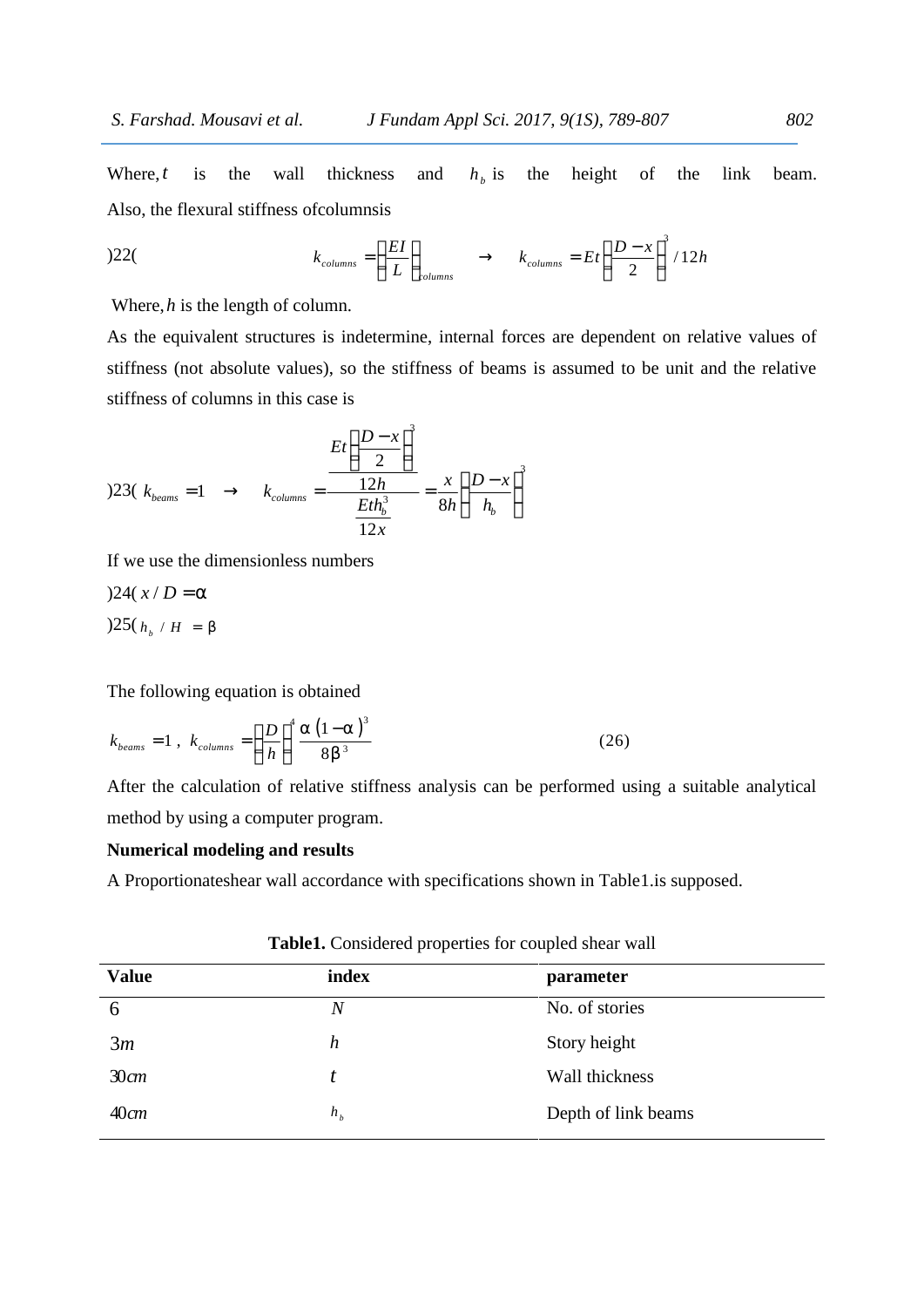| S. Farshad. Mousavi et al.                                                                        |            | J Fundam Appl Sci. 2017, 9(1S), 789-807                                                      | 803 |  |
|---------------------------------------------------------------------------------------------------|------------|----------------------------------------------------------------------------------------------|-----|--|
| 2m                                                                                                | $b$ (or x) | length of link beams                                                                         |     |  |
| 8m                                                                                                | D          | Total width of wall                                                                          |     |  |
| 23MPa                                                                                             | $E\,$      | Modulus of elasticity                                                                        |     |  |
| 0.15                                                                                              | €          | Poisson's ratio                                                                              |     |  |
|                                                                                                   |            | By substituting the values of parameters, the relative stiffness of columns in this case is: |     |  |
|                                                                                                   |            |                                                                                              |     |  |
| $k_{columns} = \left(\frac{8}{3}\right)^4 \frac{0.25 (1-0.25)^3}{8(0.133)^3} \approx 281$<br>(27) |            |                                                                                              |     |  |
| The span of beams in this case, is assumed to be 5m (center to center the walls).                 |            |                                                                                              |     |  |
| The following figure shows the equivalent frames under three different loading conditions.        |            |                                                                                              |     |  |
|                                                                                                   |            |                                                                                              |     |  |
| 1442.22                                                                                           |            |                                                                                              |     |  |

$$
k_{columns} = \left(\frac{8}{3}\right)^4 \frac{0.25 \left(1 - 0.25\right)^3}{8(0.133)^3} \approx 281\tag{27}
$$



Table 2 shows the lateral displacement calculated in different ways under the rectangular, triangular and point loads.

|  |  | <b>Table 2.</b> Results of analysis |  |
|--|--|-------------------------------------|--|
|--|--|-------------------------------------|--|

| Lateral displacements of shear wall |                    |                     |  |
|-------------------------------------|--------------------|---------------------|--|
| $y$ (cm)                            |                    |                     |  |
| Concentrated loading                | Triangular loading | Rectangular loading |  |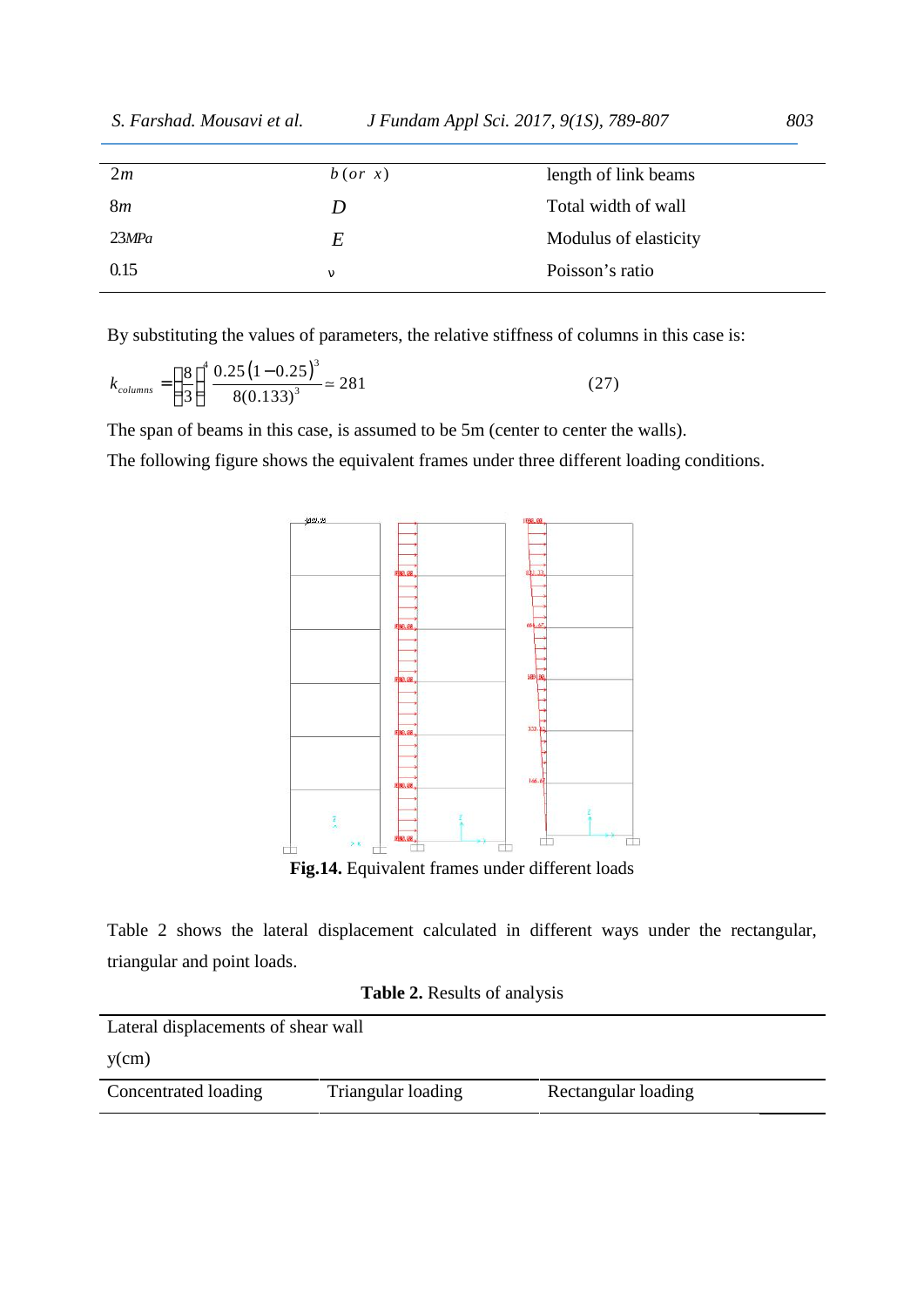| <b>Finite</b> | Contin        | Equiva        | <b>Finite</b> | Contin        | Equiva        |             | Finite Contin | Equiva        | elevat |
|---------------|---------------|---------------|---------------|---------------|---------------|-------------|---------------|---------------|--------|
| eleme<br>nt   | uum<br>method | lent<br>frame | eleme<br>nt   | uum<br>method | lent<br>frame | eleme<br>nt | uum<br>method | lent<br>frame | ion    |
| 0.275         | 0.2598        | 0.56          | 3.010         | 1.3171        | 2.81          | 1.484       | 1.8113        | 3.85          | 18     |
| 566           |               |               | 582           |               |               | 901         |               |               |        |
| 0.206         | 0.1984        | 0.42          | 2.456         | 1.0592        | 2.2           | 1.222       | 1.4731        | 3.04          | 15     |
| 376           |               |               | 132           |               |               | 826         |               |               |        |
| 0.146         | 0.1396        | 0.29          | 1.867         | 0.7907        | 1.59          | 0.940       | 1.1179        | 2.23          | 12     |
| 211           |               |               | 076           |               |               | 863         |               |               |        |
| 0.091         | 0.0865        | 0.18          | 1.259         | 0.5192        | 1.01          | 0.644       | 0.7505        | 1.44          | 9      |
| 835           |               |               | 805           |               |               | 225         |               |               |        |
| 0.046         | 0.0425        | 0.08          | 0.686         | 0.2688        | 0.51          | 0.357       | 0.3992        | 0.75          | 6      |
| 33            |               |               | 494           |               |               | 185         |               |               |        |
| 0.013         | 0.0117        | 0.02          | 0.229         | 0.0780        | 0.15          | 0.121       | 0.1196        | 0.23          | 3      |
| 995           |               |               | 178<br>878    |               |               |             |               |               |        |

For better comparison between different methods, the results in Table 2, respectively, is depicted in Figures 15-17.



**Fig.15.** Comparing the lateral displacement obtained from different methods under rectangular

load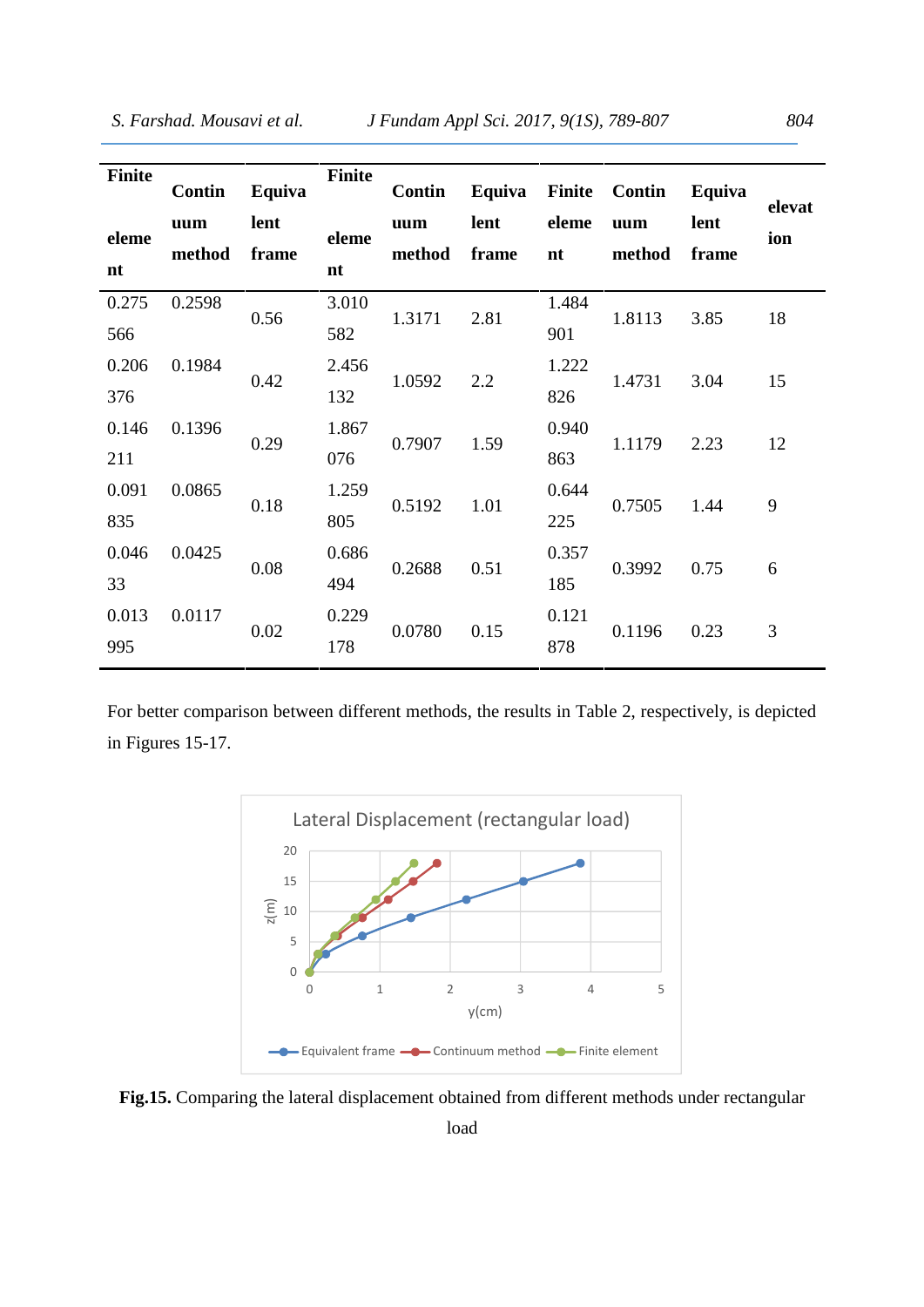

**Fig.16.** Comparing the lateral displacement obtained from different methods under triangular

load



**Fig.17.** Comparing the lateral displacement obtained from different methods under concentrated load

# **CONCLUSION**

The lateral stiffness of coupled RC shear walls is investigated in this research by using the continuum method, equivalent frame and finite element methods under different types of loading. The results show that the continuum method and equivalent frame approach have larger displacement compared finite element method; so, the use of these methods will be considered the coupled shear wall structures softer. Continuum methods in all load conditions, except for the triangular case, is better than equivalent frame method compared to the finite element method.,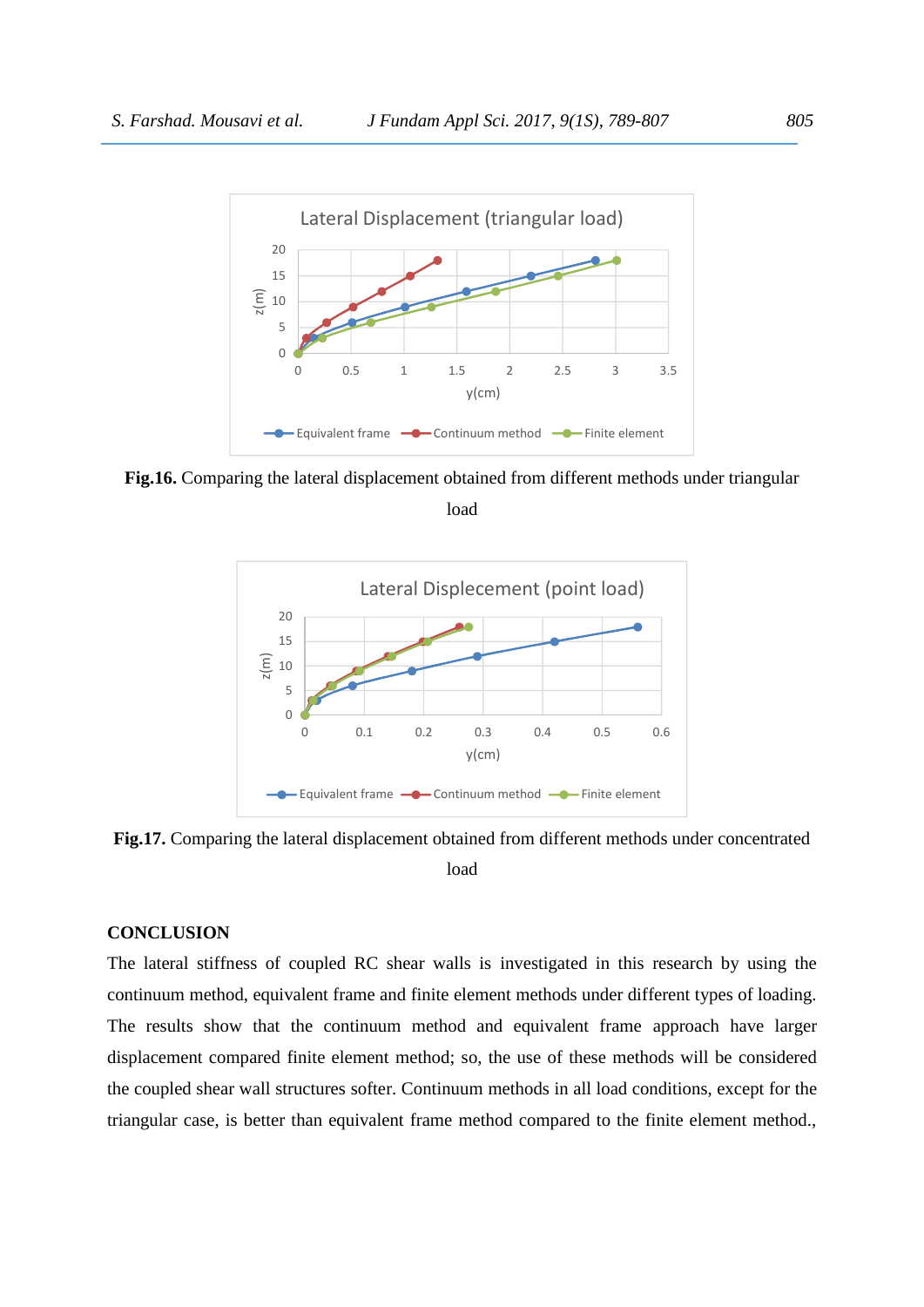and it seems that at this state of the loadings, this approximate analysis have better results to the initial design of coupled shear walls. Also, continuum method under triangular loading, has shown minimum displacement and thus the most stiffness and in this case, the equivalent frame method has better agreement with finite element method.

# **REFERENCES**

- [1] H. Nilson, *Design of Concrete Structures*. Mcgraw-Hill, 2010.
- [2] B. S. Taranath, *Wind and earthquake resistant buildings: Structural analysis and design*. Marcel Dekker, 2005.
- [3] B. Stafford-Smith and A. Coull, "Tall Building Structures Analysis and Design." Wiley, 1991.
- [4] B. S. Taranath, *Reinforced Concrete Design of Tall Buildings*. Taylor&Francis, 2010.
- [5] BS Taranath, *Analysis and Design of Tall Buildings*. Taylor&Francis, 2012.
- [6] M.-W. Wei, J. Y. R. Liew, and X.-Y. Fu, "Panel action of novel partially connected buckling-restrained steel plate shear walls," *J. Constr. Steel Res.*, vol. 128, pp. 483–497, 2017.
- [7] A. S. S. Rizk, "Structural Design of Reinforced Concrete Tall Buildings," *CTBUH J.*, pp. 34–41, 2010.
- [8] M. A. Eusuf, K. A. Rashid, W. M. Noor, and A. Al Hasan, "Shear Wall Construction in Buildings: A Conceptual Framework on the Aspect of Analysis and Design," *Appl. Mech. Mater.*, vol. 268–270, no. PART 1, pp. 706–711, 2012.
- [9] H. Haji-Kazemi, *Tall Building Structures Analysis and Design*. Ferdowsi University, 2013.
- [10] "Shear wall its type and positioning," *theconstructor*. [Online]. Available: http://theconstructor.org/structural-engg/shear-walls-structural-forms-positioning/6235/.
- [11] A. sarvghad and M. farzam M. ghanizade, "Effect of the reinforcement patterns on the seismic performance of the short shear walls at Nuclear Power stations," *J. Model. Eng.*, vol. 14, 2016.
- [12] B. Doran, "Elastic-plastic analysis of R/C coupled shear walls: The equivalent stiffness ratio of the tie elements," *Indian Institue Sci.*, pp. 87–94, 2003.